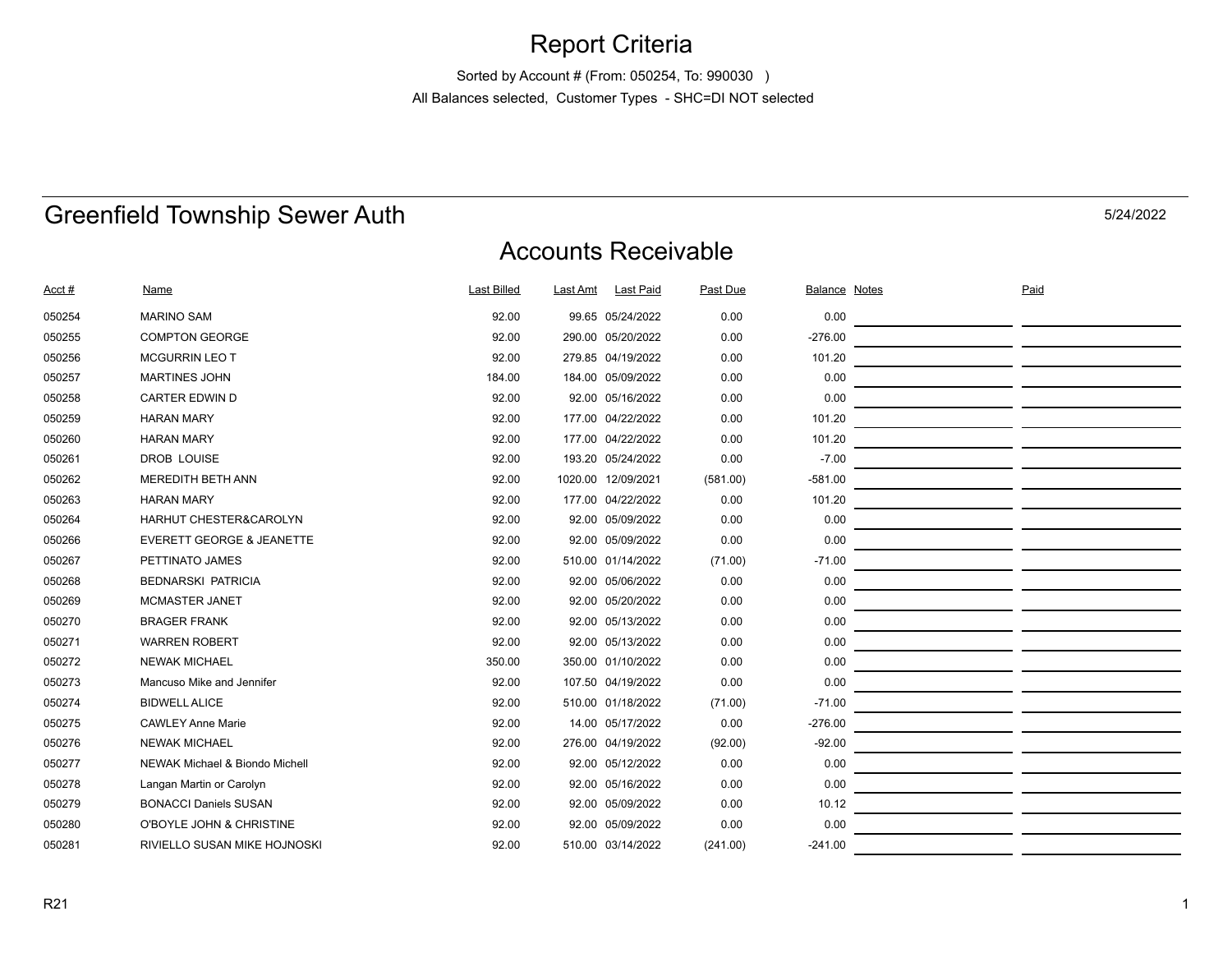| Acct # | Name                                 | <b>Last Billed</b> | Last Amt | <b>Last Paid</b>   | Past Due | <b>Balance Notes</b> | Paid |  |
|--------|--------------------------------------|--------------------|----------|--------------------|----------|----------------------|------|--|
| 050282 | <b>IYOOB DAVID</b>                   | 92.00              |          | 1020.00 02/11/2022 | (572.50) | $-572.50$            |      |  |
| 050283 | Alexander, Anthony                   | 92.00              |          | 90.50 05/05/2022   | 0.00     | 0.00                 |      |  |
| 050284 | <b>Brenzel Ashley</b>                | 92.00              |          | 92.00 05/13/2022   | 0.00     | 0.00                 |      |  |
| 050446 | PETTINATO KATHLEEN                   | 92.00              |          | 92.00 05/09/2022   | 0.00     | 0.00                 |      |  |
| 051281 | <b>RUGGIERO FRANK &amp; MEGAN</b>    | 92.00              |          | 1020.00 01/18/2022 | (581.00) | $-581.00$            |      |  |
| 052255 | <b>Compton George</b>                | 350.00             |          | 350.00 01/13/2022  | 0.00     | 0.00                 |      |  |
| 060196 | Doyle Charlene                       | 92.00              |          | 101.20 05/19/2022  | 0.00     | 0.00                 |      |  |
| 060197 | <b>MAYER Richard</b>                 | 92.00              |          | 92.00 05/20/2022   | 0.00     | 0.00                 |      |  |
| 060198 | <b>HUTCHINS ANGELA</b>               | 92.00              |          | 92.00 05/19/2022   | 0.00     | 0.00                 |      |  |
| 060199 | Doyle Jr Hugh Rynar Elizabeth Mary   | 92.00              |          | 92.00 05/13/2022   | 0.00     | 0.00                 |      |  |
| 060200 | <b>KOVALESKI James</b>               | 92.00              |          | 92.00 05/17/2022   | 0.00     | 0.00                 |      |  |
| 060201 | <b>FRAMPTON ALVIN &amp; HARRIET</b>  | 92.00              |          | 92.00 05/23/2022   | 0.00     | 0.00                 |      |  |
| 060202 | HONSINGER SUNNY S                    | 92.00              |          | 8.00 05/13/2022    | 0.00     | $-0.30$              |      |  |
| 060203 | <b>BEPPLER CHRIS &amp; MARIANNE</b>  | 92.00              |          | 92.00 05/19/2022   | 0.00     | 0.00                 |      |  |
| 060205 | COUPLAND NORMAN                      | 92.00              |          | 108.20 05/20/2022  | 0.00     | 0.00                 |      |  |
| 060206 | <b>BONNIE SIMONS</b>                 | 92.00              |          | 1020.00 08/09/2021 | (156.00) | $-156.00$            |      |  |
| 060207 | Brookmyer Keith & Sydney             | 92.00              |          | 92.00 05/24/2022   | 0.00     | 0.00                 |      |  |
| 060208 | Overlook Vacation Rentals, LLC       | 92.00              |          | 25.00 04/19/2022   | 0.00     | 101.20               |      |  |
| 060209 | <b>BYLOTAS BRIAN &amp; REBCCA</b>    | 92.00              |          | 1020.00 01/13/2022 | (581.00) | $-581.00$            |      |  |
| 060210 | LAPORTA EDWARD & PATRICIA            | 92.00              |          | 92.00 05/20/2022   | 0.00     | 0.00                 |      |  |
| 060212 | JJ CONSERVANCY LLC                   | 350.00             |          | 350.00 01/10/2022  | 0.00     | 0.00                 |      |  |
| 060213 | WEIDMAN JOHN & CATHERINE             | 92.00              |          | 92.00 05/09/2022   | 0.00     | 0.00                 |      |  |
| 060214 | DUNSTONS JOSEPH & KATHRYN            | 92.00              |          | 92.00 05/12/2022   | 0.00     | 0.00                 |      |  |
| 060216 | TUZZE JOSEPH ALESSANDRO              | 92.00              |          | 170.00 01/18/2022  | (961.00) | $-961.00$            |      |  |
| 060217 | <b>JDT Realty LLC</b>                | 92.00              |          | 92.00 04/28/2022   | 0.00     | 110.40               |      |  |
| 060218 | <b>FETZKO JEAN</b>                   | 92.00              |          | 283.00 04/12/2022  | (184.00) | $-184.00$            |      |  |
| 060219 | LYNADY JAMES                         | 92.00              |          | 92.00 05/16/2022   | 0.00     | 0.00                 |      |  |
| 060220 | <b>IDEA MANAGEMENT LLC</b>           | 92.00              |          | 170.00 05/05/2022  | 119.67   | 257.20               |      |  |
| 060221 | <b>IDEA MANAGEMENT LLC</b>           | 92.00              |          | 170.00 05/05/2022  | 119.67   | 257.20               |      |  |
| 060223 | <b>ATKINSON Brandon</b>              | 92.00              |          | 92.00 05/20/2022   | 0.00     | 0.00                 |      |  |
| 060226 | DIEFENDERFER MARK & SUSAN            | 92.00              |          | 92.00 05/20/2022   | 0.00     | $-91.30$             |      |  |
| 060227 | <b>LOEH JAMES</b>                    | 92.00              |          | 63.00 04/07/2022   | (644.00) | $-644.00$            |      |  |
| 060228 | <b>GALLO TERESA</b>                  | 92.00              |          | 276.00 04/22/2022  | (92.00)  | $-92.00$             |      |  |
| 060229 | <b>THOMAS SPALL</b>                  | 92.00              |          | 92.00 04/19/2022   | 0.00     | 101.20               |      |  |
| 060230 | <b>LANGMAN MARY C</b>                | 92.00              |          | 287.15 03/30/2022  | 92.00    | 203.32               |      |  |
| 060231 | <b>MAZZONI ROBERT &amp; KIMBERLY</b> | 92.00              |          | 92.00 05/13/2022   | 0.00     | 0.00                 |      |  |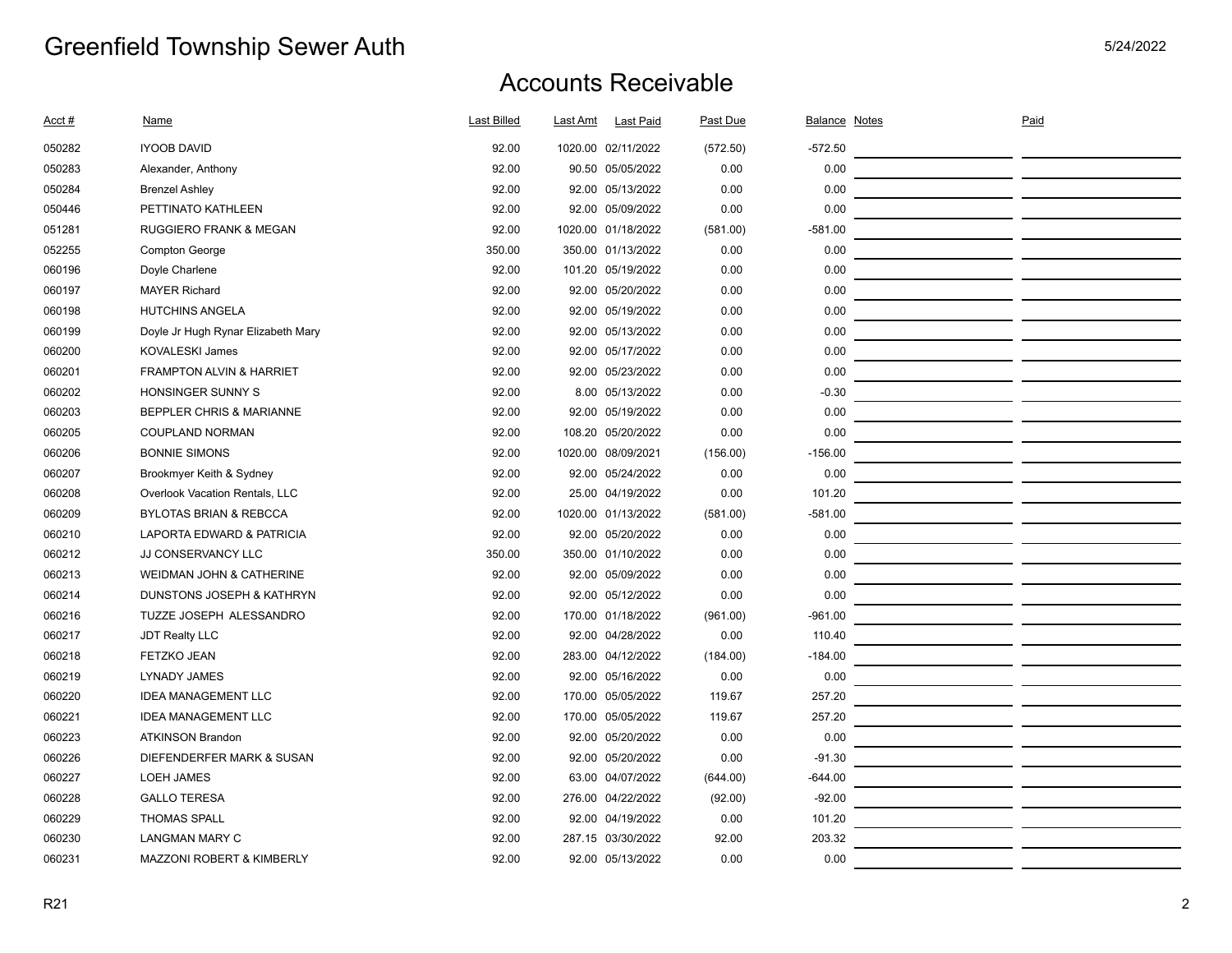| <u>Acct #</u> | Name                                 | Last Billed | Last Amt | <b>Last Paid</b>   | Past Due | <b>Balance Notes</b> | Paid |  |
|---------------|--------------------------------------|-------------|----------|--------------------|----------|----------------------|------|--|
| 060232        | <b>MANCUS JAMES</b>                  | 92.00       |          | 92.00 05/16/2022   | 0.00     | 0.00                 |      |  |
| 060233        | <b>CONNOR EUGENE &amp; JOAN</b>      | 92.00       |          | 92.00 05/09/2022   | 0.00     | 0.00                 |      |  |
| 060234        | <b>KRANTZ FRANK</b>                  | 92.00       |          | 85.00 05/09/2022   | 0.00     | $-85.00$             |      |  |
| 060235        | <b>LAMBERTON ANGELICA</b>            | 92.00       |          | 92.00 05/20/2022   | 0.00     | 0.00                 |      |  |
| 060236        | <b>HACK KATHLEEN</b>                 | 92.00       |          | 1020.00 01/13/2022 | (581.00) | $-581.00$            |      |  |
| 060237        | DEANTONIO ANGELA ATKINSON TIM        | 350.00      |          | 350.00 01/10/2022  | 0.00     | 0.00                 |      |  |
| 060238        | <b>THOMPSON KEVIN</b>                | 92.00       |          | 900.00 08/06/2018  | 5,962.91 | 6054.91              |      |  |
| 060239        | DEANTONIO JOHN E & RUTH DR           | 92.00       |          | 935.00 02/15/2022  | (581.00) | $-581.00$            |      |  |
| 060240        | CAREY W U & GARCIA JOSE MARGAR       | 92.00       |          | 263.50 03/22/2022  | (411.00) | $-411.00$            |      |  |
| 060241        | LOWRY SCOTT D                        | 92.00       |          | 63.00 03/21/2022   | (644.00) | $-644.00$            |      |  |
| 060242        | CRAMBO RONALD&SHANNON                | 92.00       |          | 92.00 05/19/2022   | 0.00     | 0.00                 |      |  |
| 060245        | KINNIRY STEVE& MARILYN               | 92.00       |          | 193.20 05/23/2022  | 0.00     | $-92.00$             |      |  |
| 060246        | BLESSINGTON TIMOTHY & DIANNA         | 92.00       |          | 92.00 05/23/2022   | 0.00     | 0.00                 |      |  |
| 060247        | <b>BLESSINGTON JAMES R</b>           | 92.00       |          | 368.00 04/25/2022  | (184.00) | $-184.00$            |      |  |
| 060248        | Hoffman Christopher                  | 92.00       |          | 92.00 05/12/2022   | 0.00     | 0.00                 |      |  |
| 060249        | <b>ATKINSON BRIAN</b>                | 350.00      |          | 385.00 01/24/2022  | 0.00     | 0.00                 |      |  |
| 060250        | <b>ATKINSON BARBARA</b>              | 92.00       |          | 92.00 05/19/2022   | 0.00     | 0.00                 |      |  |
| 060251        | WINTERS JOHN W                       | 92.00       |          | 335.00 03/16/2018  | 4,785.60 | 4988.68              |      |  |
| 060252        | <b>KRANTZ EDWARD</b>                 | 92.00       |          | 1000.00 04/15/2021 | 2,671.77 | 2833.08              |      |  |
| 060253        | <b>COBB DENISE</b>                   | 92.00       |          | 92.00 05/23/2022   | 0.00     | 0.00                 |      |  |
| 060254        | <b>FEDOR BERNARD</b>                 | 92.00       |          | 92.00 05/06/2022   | 0.00     | 8.47                 |      |  |
| 060372        | Ciuccoli Michael & Jordan Laur       | 92.00       |          | 92.00 05/09/2022   | 0.00     | 0.00                 |      |  |
| 060373        | <b>BURGIO VINCENT &amp; SHERRY</b>   | 92.00       |          | 92.00 05/19/2022   | 0.00     | 0.00                 |      |  |
| 060374        | <b>MCGRANE TIMOTHY</b>               | 92.00       |          | 92.00 05/23/2022   | 0.00     | 0.00                 |      |  |
| 060376        | <b>ZELNA KIM CPA</b>                 | 92.00       |          | 92.00 05/13/2022   | 0.00     | 0.00                 |      |  |
| 060378        | <b>RUDALAVAGE ALAN</b>               | 92.00       |          | 14.00 05/06/2022   | 0.00     | $-85.00$             |      |  |
| 060379        | Martines John                        | 92.00       |          | 700.00 01/13/2022  | (28.49)  | $-28.49$             |      |  |
| 060382        | <b>NATI LISA</b>                     | 92.00       |          | 570.00 01/18/2022  | (118.55) | $-118.55$            |      |  |
| 060384        | <b>VOJICK JOHN</b>                   | 92.00       |          | 279.85 04/28/2022  | 0.00     | 111.25               |      |  |
| 060394        | <b>CONTORNO THOMAS &amp; MELISSA</b> | 92.00       |          | 92.00 05/13/2022   | 0.00     | 0.00                 |      |  |
| 060395        | LEE JULIANN                          | 92.00       |          | 92.00 05/09/2022   | 0.00     | 0.00                 |      |  |
| 060398        | <b>MAZZA PHILLIP</b>                 | 92.00       |          | 2510.87 03/25/2022 | 92.00    | 203.32               |      |  |
| 060406        | SONDEJ JOHN & JANE                   | 92.00       |          | 193.20 05/13/2022  | 0.00     | 25.00                |      |  |
| 060414        | <b>KRASTEK RONALD</b>                | 92.00       |          | 92.00 05/13/2022   | 0.00     | 0.00                 |      |  |
| 060423        | <b>RUSNAK ANTHONY</b>                | 92.00       |          | 92.00 05/09/2022   | 0.00     | 0.00                 |      |  |
| 060454        | DEFAZIO JASPER & SHARON              | 92.00       |          | 7.00 05/16/2022    | 0.00     | 0.00                 |      |  |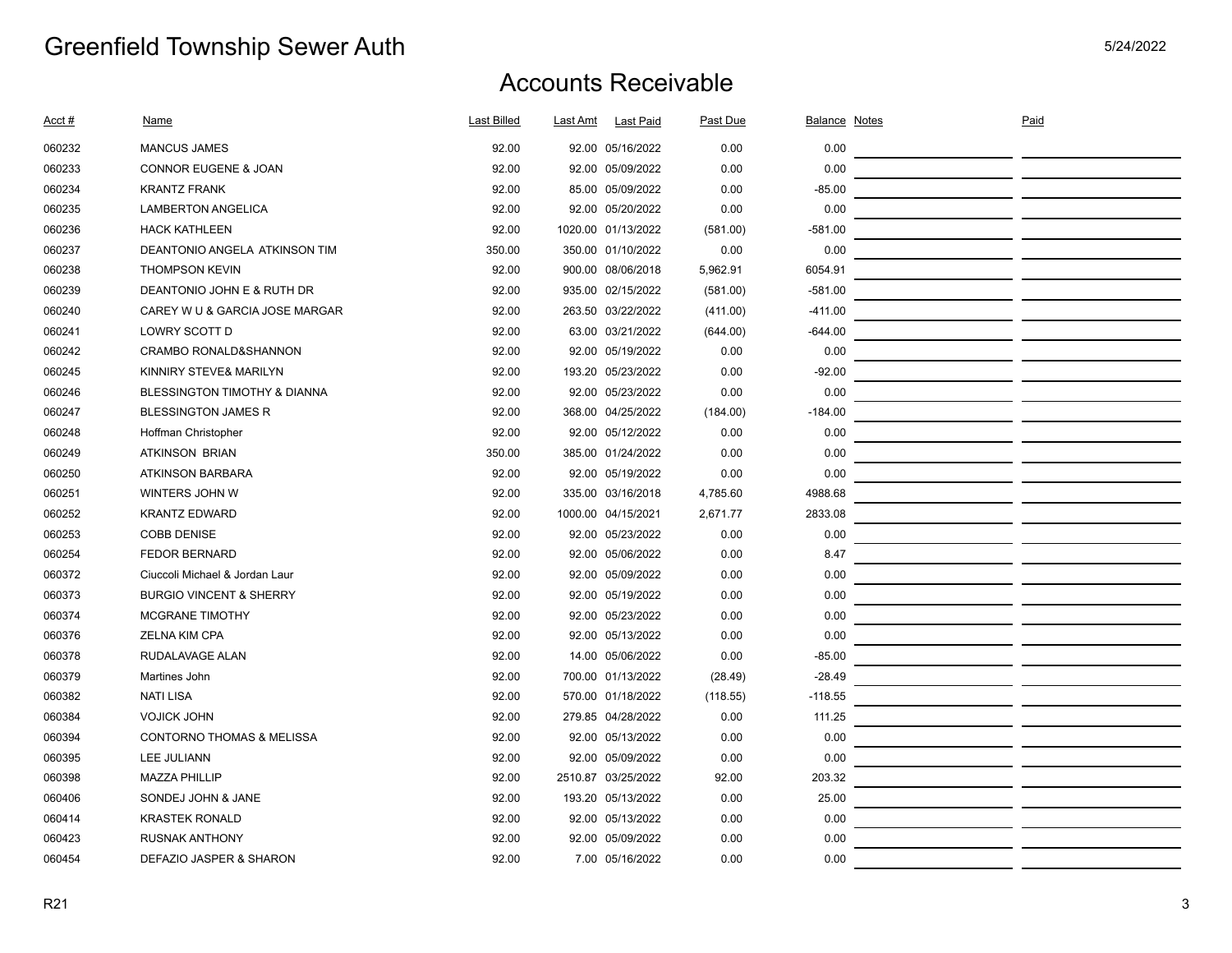| Acct # | Name                              | Last Billed | Last Amt | <b>Last Paid</b>   | Past Due | Balance Notes | Paid |  |
|--------|-----------------------------------|-------------|----------|--------------------|----------|---------------|------|--|
| 060467 | YURGOSKY KEITH & MARION           | 92.00       |          | 92.00 05/05/2022   | 0.00     | 102.70        |      |  |
| 060523 | WAGNER MICHAEL JR.                | 92.00       |          | 92.00 05/06/2022   | 0.00     | 0.00          |      |  |
| 060527 | <b>SPALL THOMAS</b>               | 92.00       |          | 92.00 04/19/2022   | 0.00     | 101.20        |      |  |
| 061194 | SHAFFER MICHAEL/MANDI             | 92.00       |          | 187.00 03/14/2022  | 92.00    | 203.32        |      |  |
| 061214 | EDWARDS DONALD JR                 | 92.00       |          | 1500.00 09/04/2020 | 5,574.11 | 5792.76       |      |  |
| 061222 | <b>ATKINSON KEN</b>               | 92.00       |          | 92.00 05/09/2022   | 0.00     | 0.00          |      |  |
| 063194 | <b>WAGNER MICHAEL SR.</b>         | 92.00       |          | 92.00 04/22/2022   | 0.00     | 101.20        |      |  |
| 064194 | <b>BROWN DENNIS</b>               | 92.00       |          | 1020.00 01/20/2022 | (581.00) | $-581.00$     |      |  |
| 070118 | <b>DRUCKER ANNE</b>               | 92.00       |          | 300.00 05/16/2022  | 0.00     | $-9.24$       |      |  |
| 070119 | <b>MOFFAT JULIA</b>               | 92.00       |          | 92.00 05/12/2022   | 0.00     | 0.00          |      |  |
| 070120 | KORNUTIAK CHARLES                 | 142.00      |          | 92.00 05/20/2022   | 0.00     | 55.00         |      |  |
| 070121 | FAMULARO DR. DOMINIC              | 92.00       |          | 92.00 05/09/2022   | 0.00     | 0.00          |      |  |
| 070122 | NASH WILLIAM & ELIZABETH          | 92.00       |          | 92.00 04/25/2022   | 0.00     | 101.20        |      |  |
| 070123 | Volsefski Linda                   | 92.00       |          | 92.00 05/05/2022   | 0.00     | 110.40        |      |  |
| 070124 | KEEENAN KYLE/Leo Teresa           | 92.00       |          | 63.00 03/17/2022   | (644.00) | $-644.00$     |      |  |
| 070125 | McDONOUGH PATRICK & KATHLEEN      | 92.00       |          | 92.00 05/09/2022   | 0.00     | 0.00          |      |  |
| 070126 | CATLIN ROBERT or JOYCE            | 92.00       |          | 92.00 04/22/2022   | 0.00     | 101.20        |      |  |
| 070127 | <b>WALLIS Jeffrey D</b>           | 92.00       |          | 178.50 03/21/2022  | 92.00    | 203.32        |      |  |
| 070128 | STONEROAD DENISE                  | 92.00       |          | 92.00 05/23/2022   | 0.00     | 0.00          |      |  |
| 070129 | <b>ZUK BETTY</b>                  | 184.00      |          | 184.00 05/16/2022  | 0.00     | 0.00          |      |  |
| 070130 | <b>HOBBS CHRISTINE</b>            | 92.00       |          | 276.00 04/19/2022  | (92.00)  | $-92.00$      |      |  |
| 070131 | RUCKER KARL & JOANNE              | 92.00       |          | 92.00 05/19/2022   | 0.00     | 0.00          |      |  |
| 070132 | SPANGENBERG SANDRA                | 184.00      |          | 185.00 12/14/2018  | 9,598.56 | 10255.25      |      |  |
| 070133 | <b>QUACKENBUSH IDA HUNTER</b>     | 92.00       |          | 276.00 05/13/2022  | 0.00     | $-184.00$     |      |  |
| 070134 | <b>HOBBS GERARD</b>               | 92.00       |          | 92.00 05/12/2022   | 0.00     | 0.00          |      |  |
| 070135 | GILHOOL MARGARET G & ELIZABETH    | 92.00       |          | 92.00 05/13/2022   | 0.00     | 0.00          |      |  |
| 070136 | LOYACK GARY & CATHERINE           | 92.00       |          | 92.00 05/09/2022   | 0.00     | 0.00          |      |  |
| 070137 | <b>GARRICK SHAWN &amp; SHELLY</b> | 92.00       |          | 92.00 05/09/2022   | 0.00     | 8.47          |      |  |
| 070138 | <b>BROWN JAMES &amp; LORETTA</b>  | 92.00       |          | 340.00 02/08/2022  | (71.00)  | $-71.00$      |      |  |
| 070139 | PROPST BRIAN                      | 184.00      |          | 184.00 05/13/2022  | 0.00     | 0.00          |      |  |
| 070140 | CHAVIOUS GREGORY & MARY           | 92.00       |          | 92.00 05/23/2022   | 0.00     | 0.00          |      |  |
| 070141 | <b>Clark Country LLC</b>          | 92.00       |          | 381.90 05/20/2022  | 0.00     | 0.00          |      |  |
| 070143 | <b>COLLURA MAUREEN</b>            | 92.00       |          | 1020.00 01/11/2022 | (581.00) | $-581.00$     |      |  |
| 070144 | CRAWFORD MARG/ THOMPSON KEVIN     | 92.00       |          | 318.00 07/18/2006  | 7,829.44 | 7921.44       |      |  |
| 070145 | <b>KRAJEWSKI Kris</b>             | 92.00       |          | 92.00 05/09/2022   | 0.00     | 0.00          |      |  |
| 070146 | <b>Thomas Drake</b>               | 92.00       |          | 92.00 05/13/2022   | 0.00     | 0.00          |      |  |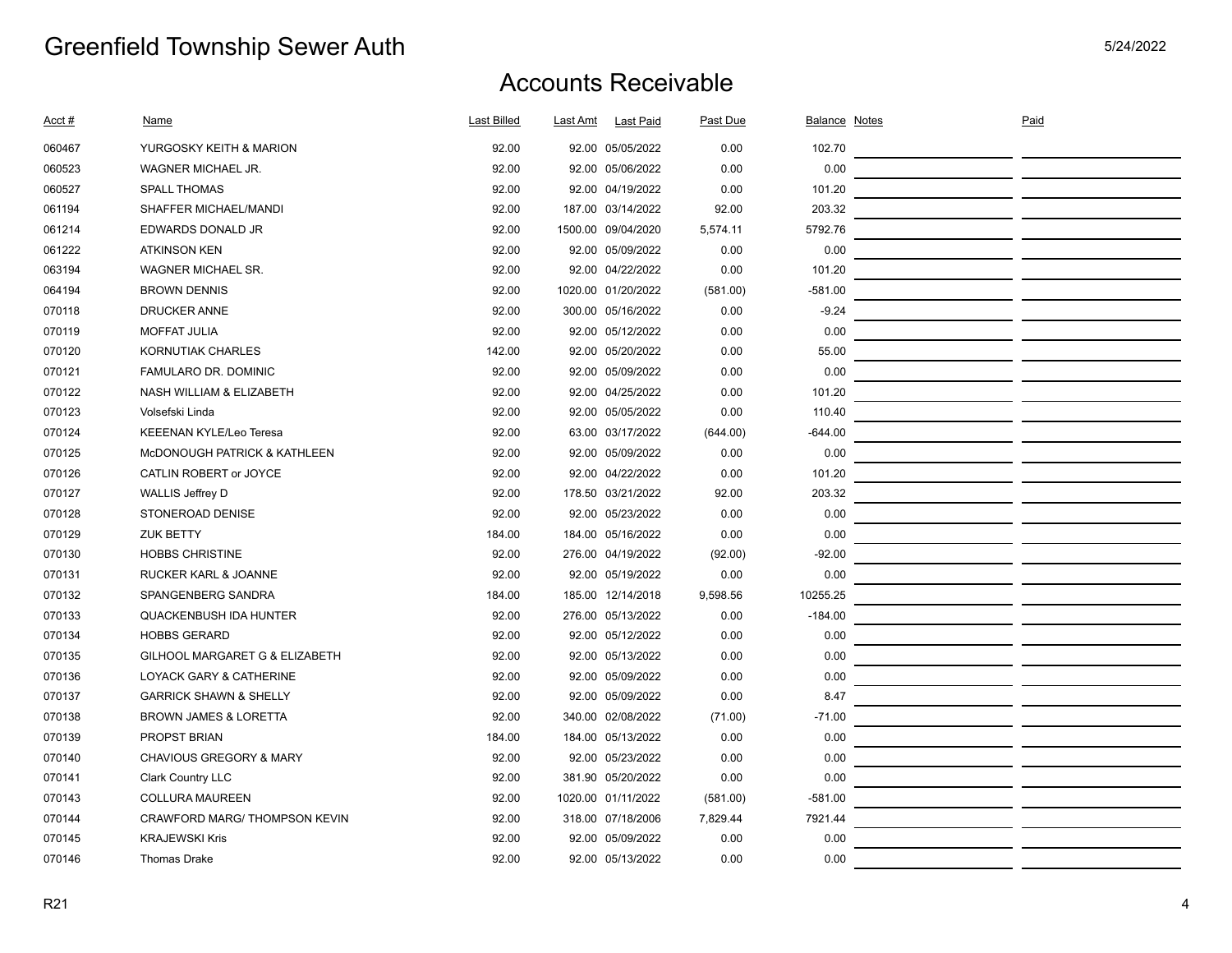| Acct #    | Name                                 | <b>Last Billed</b> | Last Amt | <b>Last Paid</b>   | Past Due | Balance Notes | Paid |  |
|-----------|--------------------------------------|--------------------|----------|--------------------|----------|---------------|------|--|
| 070147    | FLYNN DONALD JR.                     | 92.00              |          | 92.00 05/16/2022   | 0.00     | 50.00         |      |  |
| 070148    | <b>KLEINBAUER HANNAH</b>             | 92.00              |          | 200.00 05/23/2022  | 0.00     | $-183.92$     |      |  |
| 070149    | Petrewski Gary                       | 92.00              |          | 85.00 05/24/2022   | 0.00     | $-70.30$      |      |  |
| 070150    | SAWYER JOSEPH T JR                   | 92.00              |          | 92.00 05/24/2022   | 0.00     | 0.00          |      |  |
| 070152    | <b>DRAKE THOMAS</b>                  | 92.00              |          | 92.00 05/13/2022   | 0.00     | 0.00          |      |  |
| 070153    | <b>Frank DeAngelis</b>               | 92.00              |          | 92.00 05/17/2022   | 0.00     | 0.00          |      |  |
| 070154    | <b>CAVISTON GIRARD &amp; BARBARA</b> | 92.00              |          | 92.00 05/09/2022   | 0.00     | 0.00          |      |  |
| 070155    | Lynn Pat                             | 92.00              |          | 92.00 05/19/2022   | 0.00     | 0.00          |      |  |
| 070156    | <b>HESKELL BRIDGET</b>               | 92.00              |          | 406.90 05/09/2022  | 0.00     | 50.00         |      |  |
| 070157    | Mooney Mike & Tessa                  | 92.00              |          | 92.00 05/20/2022   | 0.00     | $-1.50$       |      |  |
| 070158    | <b>VARANO THERESA</b>                | 92.00              |          | 92.00 05/09/2022   | 0.00     | 0.00          |      |  |
| 070159    | <b>LEE Ann Marie</b>                 | 92.00              |          | 200.00 01/03/2022  | 1,733.31 | 1876.07       |      |  |
| 070161    | <b>GILLOT JOHN M</b>                 | 92.00              |          | 92.00 05/17/2022   | 0.00     | 0.00          |      |  |
| 070162    | Semanision Kyle                      | 92.00              |          | 92.00 05/16/2022   | 0.00     | 0.00          |      |  |
| 070163    | Silfee Jackie N.                     | 92.00              |          | 92.00 04/22/2022   | 0.00     | 101.20        |      |  |
| 070164    | SAVAGE JOSHUA                        | 92.00              |          | 1480.23 03/18/2021 | 1,740.63 | 1883.54       |      |  |
| 070165    | <b>HAVARD ERIC W</b>                 | 92.00              |          | 1020.00 01/10/2022 | (581.00) | $-581.00$     |      |  |
| 070166    | Myers William & Colleen              | 92.00              |          | 276.00 04/22/2022  | (92.00)  | $-92.00$      |      |  |
| 070167    | Benedict, Brian                      | 92.00              |          | 92.00 05/24/2022   | 0.00     | 0.00          |      |  |
| 070168    | Zenzal Theodore & Deborah A          | 350.00             |          | 350.00 01/21/2022  | 0.00     | 0.00          |      |  |
| 070169    | ZENZAL THEODORE                      | 92.00              |          | 92.00 05/17/2022   | 0.00     | 0.00          |      |  |
| 070170    | <b>SCALZO BERNARD</b>                | 350.00             |          | 350.00 01/13/2022  | 0.00     | 420.00        |      |  |
| 070171    | Vaverchak Deana                      | 92.00              |          | 92.00 04/22/2022   | 8.50     | 110.64        |      |  |
| 070172    | Falbo Joseph or Sarah                | 92.00              |          | 92.00 05/19/2022   | 0.00     | 0.00          |      |  |
| 070173    | Mancini Paul                         | 92.00              |          | 92.00 05/23/2022   | 0.00     | 0.00          |      |  |
| 070174    | CHRUNEY JEFFREY & LORI               | 350.00             |          | 350.00 04/11/2022  | 0.00     | 0.00          |      |  |
| 070175    | <b>SMITH MAUREEN</b>                 | 92.00              |          | 282.75 03/11/2022  | 92.00    | 203.32        |      |  |
| 070176    | <b>STOMBAUGH NICOLE</b>              | 92.00              |          | 599.92 02/28/2022  | 185.50   | 322.76        |      |  |
| 070177    | VUOSO ANTHONY&PEGGY                  | 92.00              |          | 92.00 05/09/2022   | 0.00     | 0.00          |      |  |
| 070179    | <b>NALLY MICHAEL T</b>               | 92.00              |          | 178.50 03/22/2022  | 92.00    | 203.32        |      |  |
| 070180    | Garavuso Robert                      | 92.00              |          | 92.00 05/23/2022   | 0.00     | 0.00          |      |  |
| 070181    | <b>VALENTINE LOUIS</b>               | 92.00              |          | 85.00 05/20/2022   | 0.00     | $-193.65$     |      |  |
| 070182    | Turner, Trent                        | 142.00             |          | 142.00 05/23/2022  | 0.00     | 0.00          |      |  |
| 070182.01 | Turner, Trent                        | 92.00              |          | 92.00 05/23/2022   | 0.00     | 0.00          |      |  |
| 070183    | <b>GRIFFITHS MARTHA A</b>            | 92.00              |          | 1133.00 05/19/2022 | 0.00     | $-668.72$     |      |  |
| 070184    | <b>WATSON GARY</b>                   | 92.00              |          | 92.00 05/12/2022   | 0.00     | 0.00          |      |  |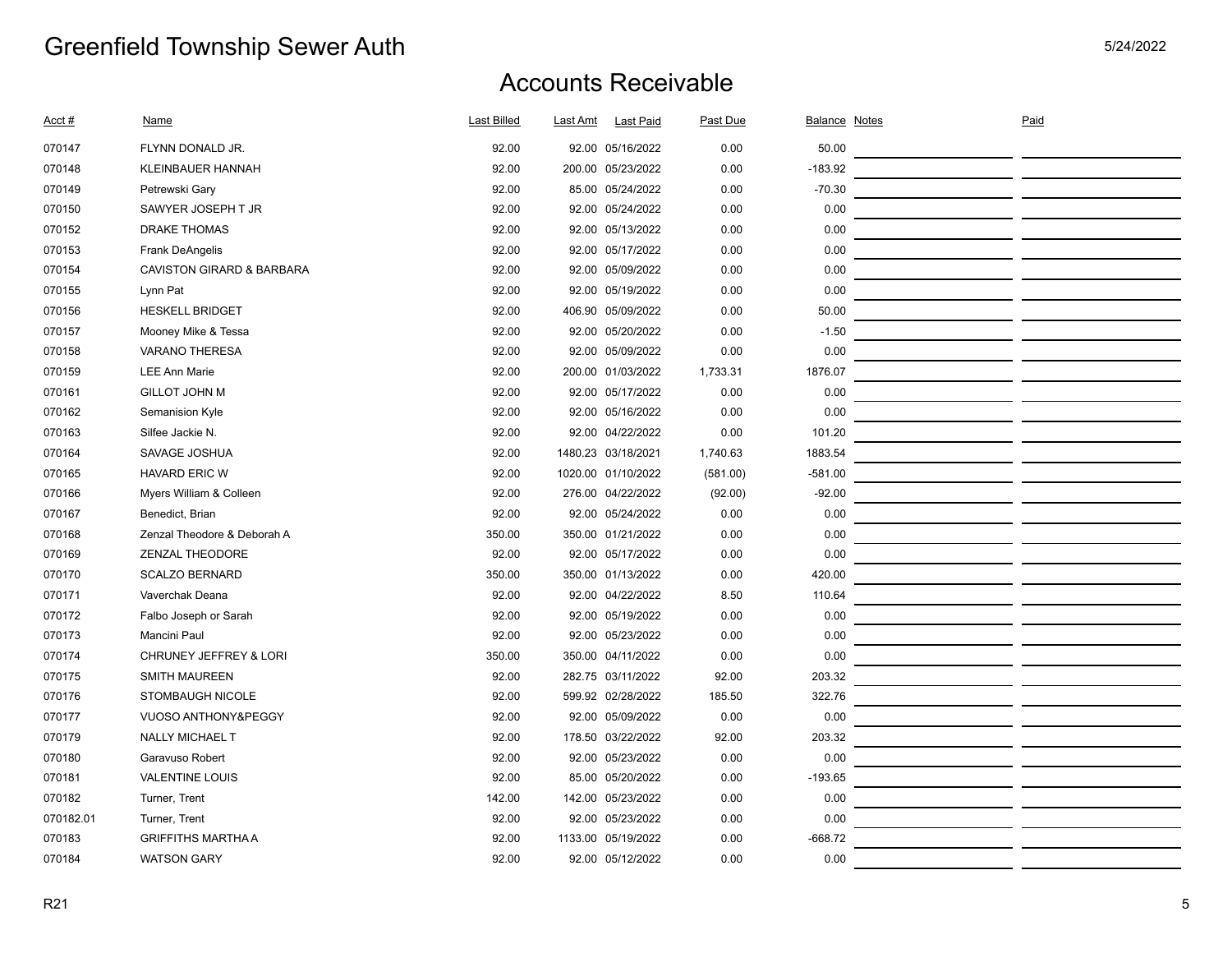| Acct # | <b>Name</b>                           | <b>Last Billed</b> | Last Amt | <b>Last Paid</b>  | Past Due | <b>Balance Notes</b> | Paid |  |
|--------|---------------------------------------|--------------------|----------|-------------------|----------|----------------------|------|--|
| 070185 | PALMIERO JAMES & SUSIE                | 92.00              |          | 92.00 05/12/2022  | 0.00     | 0.00                 |      |  |
| 070186 | <b>ZUK BRADLEY</b>                    | 92.00              |          | 92.00 05/12/2022  | 0.00     | 0.00                 |      |  |
| 070187 | <b>WHITE PATRICA</b>                  | 92.00              |          | 92.00 05/12/2022  | 0.00     | 0.00                 |      |  |
| 070188 | <b>MUTA DONALD</b>                    | 92.00              |          | 92.00 05/09/2022  | 0.00     | 0.00                 |      |  |
| 070189 | SMITH PHILLIP & DEBORAH               | 92.00              |          | 194.00 04/14/2022 | 0.00     | 101.20               |      |  |
| 070191 | <b>COMINE ROBERT</b>                  | 92.00              |          | 828.00 04/12/2022 | (644.00) | $-644.00$            |      |  |
| 070192 | <b>MAZZA ROBIN</b>                    | 92.00              |          | 92.00 05/13/2022  | 0.00     | 10.12                |      |  |
| 070194 | <b>NOLE LEONARD</b>                   | 92.00              |          | 92.00 05/13/2022  | 0.00     | 0.00                 |      |  |
| 070365 | <b>GRAZIANO JOSEPH</b>                | 92.00              |          | 92.00 05/09/2022  | 0.00     | 0.00                 |      |  |
| 070379 | Silfee Jackie N.                      | 350.00             |          | 350.00 01/21/2022 | 0.00     | 0.00                 |      |  |
| 070386 | <b>CAREY PATRICK &amp; DEBORAH</b>    | 92.00              |          | 92.00 05/13/2022  | 0.00     | 0.00                 |      |  |
| 070389 | Spagna Jeffrey & Noelle               | 92.00              |          | 92.00 05/23/2022  | 0.00     | 0.00                 |      |  |
| 070392 | PHILLIPS WILLIAM                      | 92.00              |          | 92.00 05/20/2022  | 0.00     | 0.00                 |      |  |
| 070393 | <b>MOORE BECKY</b>                    | 92.00              |          | 92.00 05/13/2022  | 0.00     | 0.00                 |      |  |
| 070396 | <b>SALKO GERALD DR</b>                | 92.00              |          | 92.00 05/09/2022  | 0.00     | 0.00                 |      |  |
| 070401 | PIRAINO LUIGI                         | 92.00              |          | 92.00 04/19/2022  | 0.00     | 101.20               |      |  |
| 070402 | STRONY RONALD                         | 92.00              |          | 92.00 05/13/2022  | 0.00     | 0.00                 |      |  |
| 070411 | SOKOLOSKI PAUL A                      | 92.00              |          | 99.70 05/20/2022  | 0.00     | 0.00                 |      |  |
| 070415 | <b>ESSIG ALFRED</b>                   | 92.00              |          | 92.00 05/12/2022  | 0.00     | 0.00                 |      |  |
| 070421 | PIRAINO ANTONIO                       | 92.00              |          | 92.00 05/20/2022  | 0.00     | 0.00                 |      |  |
| 070425 | <b>KUTCH PAUL</b>                     | 92.00              |          | 92.00 05/17/2022  | 0.00     | 0.00                 |      |  |
| 070432 | <b>WARREN PETER</b>                   | 92.00              |          | 92.00 05/13/2022  | 0.00     | 0.00                 |      |  |
| 070433 | <b>ADAMS FRANCINE</b>                 | 92.00              |          | 85.00 05/17/2022  | 0.00     | $-191.00$            |      |  |
| 070434 | <b>OHARA KEVIN &amp; TINA</b>         | 92.00              |          | 92.00 05/06/2022  | 0.00     | 110.40               |      |  |
| 070436 | <b>ZESHONSKI MIKE &amp; LORI</b>      | 92.00              |          | 99.69 05/13/2022  | 0.00     | 0.00                 |      |  |
| 070441 | <b>MELLON CHRISTOPHER</b>             | 92.00              |          | 92.00 05/20/2022  | 0.00     | $-92.00$             |      |  |
| 070444 | <b>CORNALL ROBERT &amp; GINA</b>      | 92.00              |          | 92.00 04/25/2022  | 0.00     | 101.20               |      |  |
| 070450 | ANDREWS MARTY&ANN                     | 92.00              |          | 92.00 05/23/2022  | 0.00     | $-92.70$             |      |  |
| 070451 | <b>DEMCHAK KIMBERLY</b>               | 92.00              |          | 101.20 05/24/2022 | 0.00     | $-9.20$              |      |  |
| 070455 | <b>ANDREWS DAVE</b>                   | 92.00              |          | 92.00 05/09/2022  | 0.00     | 0.00                 |      |  |
| 070456 | FAWCETT BLAINE&SHANNON                | 92.00              |          | 92.00 04/28/2022  | 0.00     | 0.00                 |      |  |
| 070463 | <b>SMURL STACY</b>                    | 92.00              |          | 92.00 05/20/2022  | 0.00     | 0.00                 |      |  |
| 070466 | <b>MANCUSO MICHAEL &amp; JENNIFER</b> | 92.00              |          | 184.00 04/25/2022 | 0.00     | 0.00                 |      |  |
| 070468 | <b>CHRUNEY JAMES</b>                  | 92.00              |          | 459.00 05/09/2022 | 0.00     | $-368.00$            |      |  |
| 070469 | VITZAKOVITCH WILLIAM& KATHLEEN        | 92.00              |          | 92.00 05/20/2022  | 0.00     | 0.00                 |      |  |
| 070472 | FLYNN PATRICIA DEBORAH FRESCO         | 92.00              |          | 184.00 05/16/2022 | 0.00     | $-170.00$            |      |  |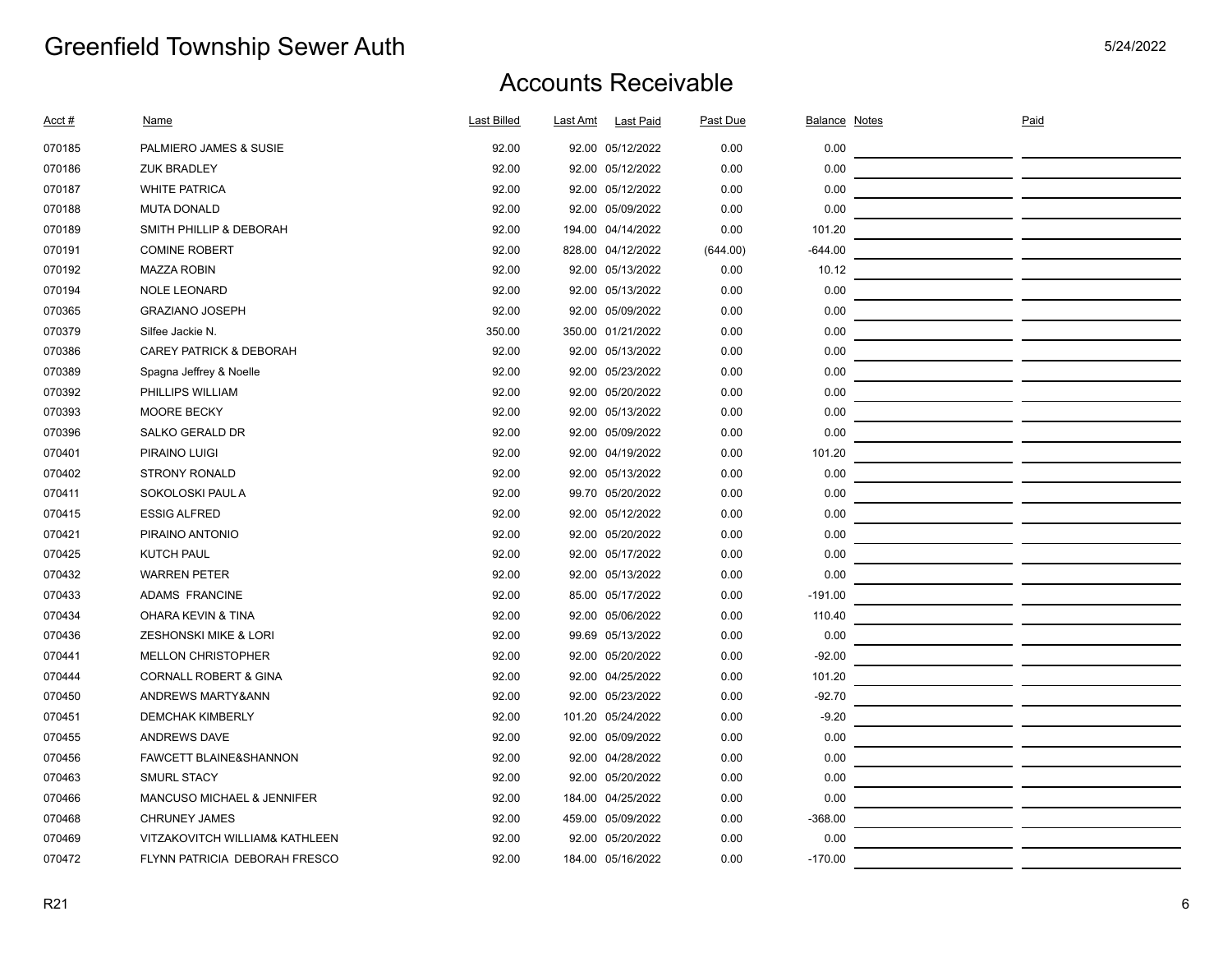| Acct # | <b>Name</b>                         | <b>Last Billed</b> | <b>Last Amt</b><br><b>Last Paid</b> | Past Due    | <b>Balance Notes</b> | Paid |  |
|--------|-------------------------------------|--------------------|-------------------------------------|-------------|----------------------|------|--|
| 070473 | DUNSTONE JOESEPH JR.                | 92.00              | 95.00 05/13/2022                    | 0.00        | 88.30                |      |  |
| 070476 | <b>RANDALL DOUGLAS</b>              | 92.00              | 92.00 05/23/2022                    | 0.00        | 0.00                 |      |  |
| 070481 | Zecca Nando                         | 92.00              | 92.00 05/09/2022                    | 0.00        | 0.00                 |      |  |
| 070483 | <b>DEPOTI JAMES</b>                 | 92.00              | 92.00 05/13/2022                    | 0.00        | 0.00                 |      |  |
| 070488 | <b>GRIER RYAN</b>                   | 92.00              | 92.00 05/13/2022                    | 0.00        | 0.77                 |      |  |
| 070493 | MARK JOESEPH & SAL                  | 92.00              | 92.00 05/12/2022                    | 0.00        | 0.00                 |      |  |
| 070496 | <b>SOKSO MIKE</b>                   | 92.00              | 92.00 05/09/2022                    | 0.00        | 0.00                 |      |  |
| 070503 | <b>VALENTINE MICHAEL</b>            | 92.00              | 85.00 05/20/2022                    | 0.00        | $-193.65$            |      |  |
| 070515 | Smith Jamie or Eric                 | 92.00              | 286.70 05/05/2022                   | 0.00        | 25.00                |      |  |
| 070518 | <b>MAZZONI ROBERT</b>               | 92.00              | 92.00 05/12/2022                    | 0.00        | 0.00                 |      |  |
| 070522 | KATCHMORE JONATHAN                  | 92.00              | 109.00 04/19/2022                   | 0.00        | 101.20               |      |  |
| 070523 | Summa Michelle                      | 92.00              | 92.00 05/13/2022                    | 0.00        | 0.00                 |      |  |
| 070524 | Garrick, Shelley                    | 92.00              | 92.00 05/17/2022                    | 0.00        | 0.00                 |      |  |
| 071124 | <b>SMEDELY GARY</b>                 | 92.00              | 92.00 05/17/2022                    | 0.00        | 0.00                 |      |  |
| 071143 | <b>CLINE TIMOTHY &amp; LORI</b>     | 92.00              | 311.96 08/21/2017                   | 6,801.14    | 7044.03              |      |  |
| 071153 | Malinchak Thomas & Diane            | 92.00              | 85.00 05/16/2022                    | 0.00        | 16.17                |      |  |
| 071160 | <b>FALBO SANDY</b>                  | 92.00              | 92.00 05/05/2022                    | 0.00        | 3099.90              |      |  |
| 071179 | LEONARD ROBERT&JOYCE                | 92.00              | 106.00 05/20/2022                   | 0.00        | $-6.30$              |      |  |
| 071188 | Fagan Juliana                       | 92.00              | 85.00 05/20/2022                    | 0.00        | 7.70                 |      |  |
| 071191 | <b>COMINE ROBERT</b>                | 92.00              | 828.00 04/12/2022                   | (644.00)    | $-644.00$            |      |  |
| 080077 | <b>MALINCHAK THOMAS</b>             | 92.00              | 92.00 05/09/2022                    | 0.00        | 0.00                 |      |  |
| 080078 | FINCH HILL RESTAURANT               | 184.00             | 184.00 04/19/2022                   | 0.00        | 202.40               |      |  |
| 080079 | KAMINSKI JAMES & LAURIE             | 92.00              | 300.00 03/30/2022                   | 87.24       | 198.03               |      |  |
| 080080 | WANSACZ JOHN JR.                    | 92.00              | 92.00 05/24/2022                    | 0.00        | 0.00                 |      |  |
| 080081 | <b>RUSEK GERALD &amp; LORRAINNE</b> | 92.00              | 92.00 05/23/2022                    | 0.00        | 0.00                 |      |  |
| 080082 | <b>SWINGLE KARL</b>                 | 92.00              | 92.00 05/17/2022                    | 0.00        | 0.00                 |      |  |
| 080083 | TROTTER MICHAEL J or KARIN          | 92.00              | 92.00 05/12/2022                    | 0.00        | 0.00                 |      |  |
| 080084 | <b>BALINAS TONY</b>                 | 92.00              | 92.00 05/12/2022                    | 0.00        | 0.00                 |      |  |
| 080085 | <b>TALLMAN CURTIS</b>               | 92.00              | 92.00 05/09/2022                    | 0.00        | 0.00                 |      |  |
| 080086 | <b>MIZERAK J ANDREW</b>             | 92.00              | 92.00 05/19/2022                    | 0.00        | 0.00                 |      |  |
| 080087 | <b>MUNLEY THOMAS</b>                | 92.00              | 82.50 01/13/2016                    | 7,586.82    | 7845.24              |      |  |
| 080088 | PARSONS JOSH                        | 92.00              | 200.00 05/05/2022                   | 2,121.41    | 2323.79              |      |  |
| 080089 | LAKE MART PRACHI INC                | 184.00             | 2079.27 01/13/2022                  | (1, 158.07) | $-1158.07$           |      |  |
| 080090 | KAVULICH JEFFREY J                  | 92.00              | 510.00 01/10/2022                   | (71.00)     | $-71.00$             |      |  |
| 080091 | GREGORY RICHARD JR & Laura          | 92.00              | 194.00 04/12/2022                   | 0.00        | 101.20               |      |  |
| 080092 | CHERNESKY M GASPER J. FASCHING      | 92.00              | 92.00 05/09/2022                    | 0.00        | 0.00                 |      |  |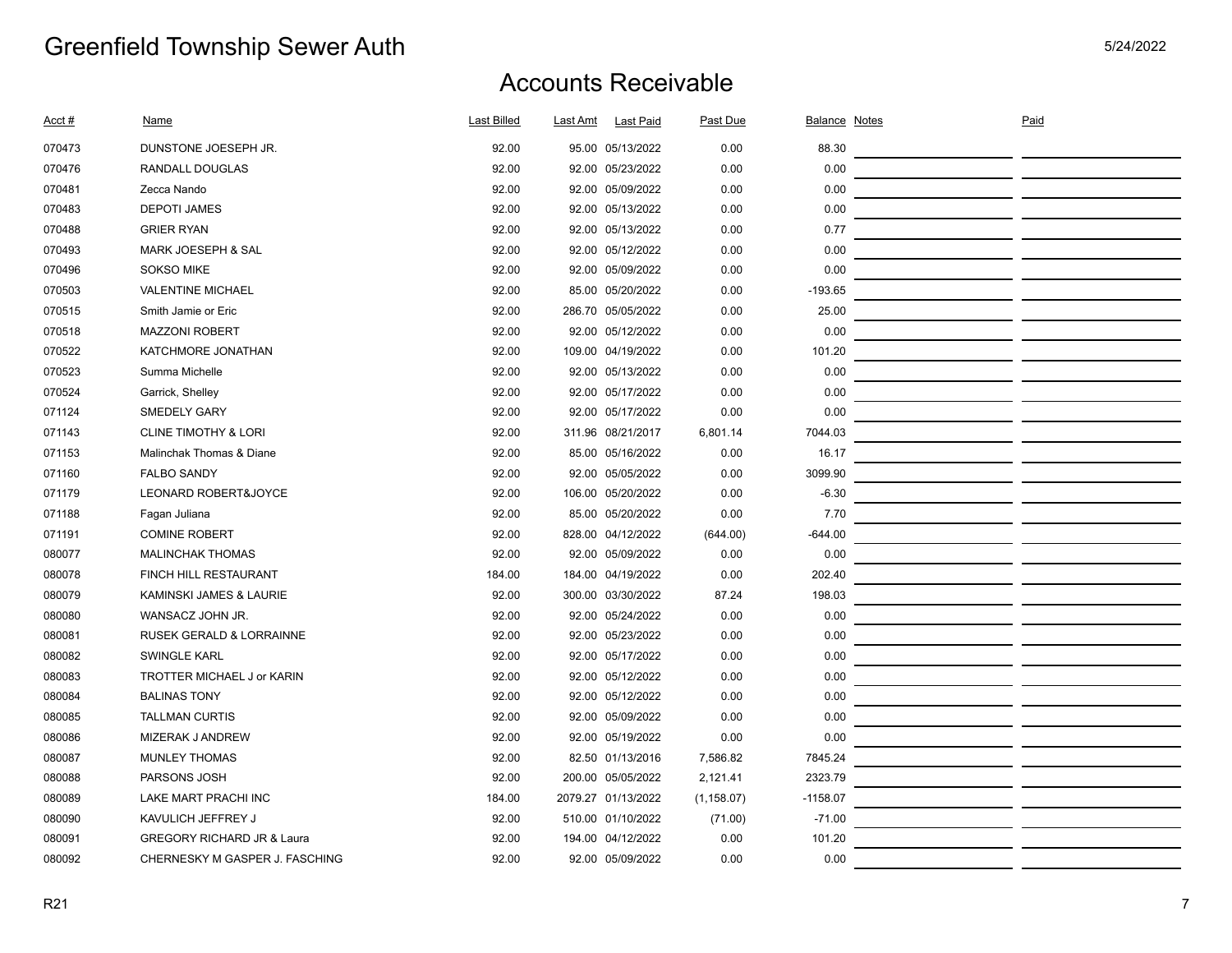| <u>Acct #</u> | <b>Name</b>                          | <b>Last Billed</b> | <b>Last Amt</b> | <b>Last Paid</b>   | Past Due | Balance Notes | Paid |  |
|---------------|--------------------------------------|--------------------|-----------------|--------------------|----------|---------------|------|--|
| 080093        | <b>DALEY ELINOR</b>                  | 92.00              |                 | 92.00 05/16/2022   | 0.00     | 0.00          |      |  |
| 080094        | <b>RUCKER KARL &amp; KIM</b>         | 92.00              |                 | 92.00 05/13/2022   | 0.00     | 0.00          |      |  |
| 080095        | <b>SEWACK KAREN</b>                  | 92.00              |                 | 92.00 05/12/2022   | 0.00     | 0.00          |      |  |
| 080096        | CARITO ANTHONY & KATHRYN             | 92.00              |                 | 92.00 05/19/2022   | 0.00     | 0.00          |      |  |
| 080097        | O'ROURKE DANIEL                      | 92.00              |                 | 85.00 05/20/2022   | 0.00     | 8.47          |      |  |
| 080098        | SMITH KEVIN & KRISTA                 | 92.00              |                 | 201.70 05/09/2022  | 0.00     | 0.00          |      |  |
| 080099        | <b>MAO ZHONG</b>                     | 92.00              |                 | 92.00 05/13/2022   | 0.00     | 0.00          |      |  |
| 080100        | <b>WEST ANN</b>                      | 92.00              |                 | 99.70 05/23/2022   | 0.00     | 0.00          |      |  |
| 080417        | <b>LOPATOFSKY MELISSA</b>            | 92.00              |                 | 510.00 01/18/2022  | (71.00)  | $-71.00$      |      |  |
| 080508        | <b>SMITH WILLIAM</b>                 | 92.00              |                 | 92.00 05/09/2022   | 0.00     | $-2.00$       |      |  |
| 081085        | <b>FRANKS KEVIN</b>                  | 92.00              |                 | 490.65 01/18/2022  | (71.00)  | $-71.00$      |      |  |
| 081086        | MIZERAK ANDREW JR                    | 92.00              |                 | 92.00 05/19/2022   | 0.00     | 0.00          |      |  |
| 081099        | ZALTAUSKAS JAMES                     | 92.00              |                 | 92.00 05/23/2022   | 0.00     | 0.00          |      |  |
| 082085        | <b>CHINDEMI ROBERT</b>               | 92.00              |                 | 92.00 05/23/2022   | 0.00     | 0.00          |      |  |
| 090045        | <b>WORMUTH MICHAEL</b>               | 92.00              |                 | 92.00 05/24/2022   | 0.00     | 0.00          |      |  |
| 090046        | <b>GREENFIELD TWP</b>                | 184.00             |                 | 184.00 05/17/2022  | 0.00     | 0.00          |      |  |
| 090047        | <b>LOOMIS BRANDON &amp; HEATHER</b>  | 92.00              |                 | 110.20 05/12/2022  | 0.00     | 0.00          |      |  |
| 090048        | <b>CERRA CARMINE ANN</b>             | 92.00              |                 | 92.00 05/09/2022   | 0.00     | 0.00          |      |  |
| 090049        | CARITO FRANK JR & JOANN              | 92.00              |                 | 92.00 05/12/2022   | 0.00     | 0.00          |      |  |
| 090050        | Byard, Zackary & Joy                 | 92.00              |                 | 92.00 05/09/2022   | 0.00     | 0.00          |      |  |
| 090051        | <b>GIBBONS JASON&amp;CARRIE</b>      | 92.00              |                 | 109.81 03/08/2022  | 92.00    | 203.32        |      |  |
| 090052        | SCHOENLY ALFRED & JUDITH             | 92.00              |                 | 92.00 05/13/2022   | 0.00     | 0.00          |      |  |
| 090053        | ST ROSE RECTORY                      | 92.00              |                 | 92.00 05/19/2022   | 0.00     | 0.00          |      |  |
| 090054        | OSBORNE JOHN & CATHERINE             | 92.00              |                 | 283.00 05/23/2022  | 0.00     | $-184.00$     |      |  |
| 090055        | FINCH HILL BAPTIST CHURCH            | 92.00              |                 | 92.00 05/09/2022   | 0.00     | 0.00          |      |  |
| 090056        | ROGAN DANIEL or LAUREN               | 92.00              |                 | 92.00 05/20/2022   | 0.00     | 0.00          |      |  |
| 090057        | <b>MCCANN CHARLES &amp; BRENDA</b>   | 92.00              |                 | 92.00 05/09/2022   | 0.00     | 0.00          |      |  |
| 090058        | McCann Brian                         | 92.00              |                 | 92.00 05/09/2022   | 0.00     | 0.00          |      |  |
| 090059        | Dupay Kristen or Robert J Weiler     | 92.00              |                 | 92.00 05/17/2022   | 0.00     | 0.00          |      |  |
| 090060        | John Ezerskis                        | 92.00              |                 | 92.00 05/19/2022   | 0.00     | 0.00          |      |  |
| 090061        | Piasecki Leo & Judite                | 92.00              |                 | 1020.00 01/25/2022 | (581.00) | $-581.00$     |      |  |
| 090062        | Cost Starkey Lisa & Peter Cost       | 92.00              |                 | 1000.00 02/16/2021 | 3,822.91 | 4006.96       |      |  |
| 090063        | <b>VITZAKOVITCH WILLIAM</b>          | 92.00              |                 | 92.70 05/20/2022   | 0.00     | 0.00          |      |  |
| 090064        | CRISCERA PAUL C & ROXANN             | 92.00              |                 | 92.00 05/12/2022   | 0.00     | 0.00          |      |  |
| 090065        | Zakarauskas III John                 | 92.00              |                 | 92.00 05/09/2022   | 0.00     | 0.00          |      |  |
| 090066        | <b>JANKAUSKAS CHRIS &amp; MONICA</b> | 92.00              |                 | 91.00 05/13/2022   | 0.00     | 1.10          |      |  |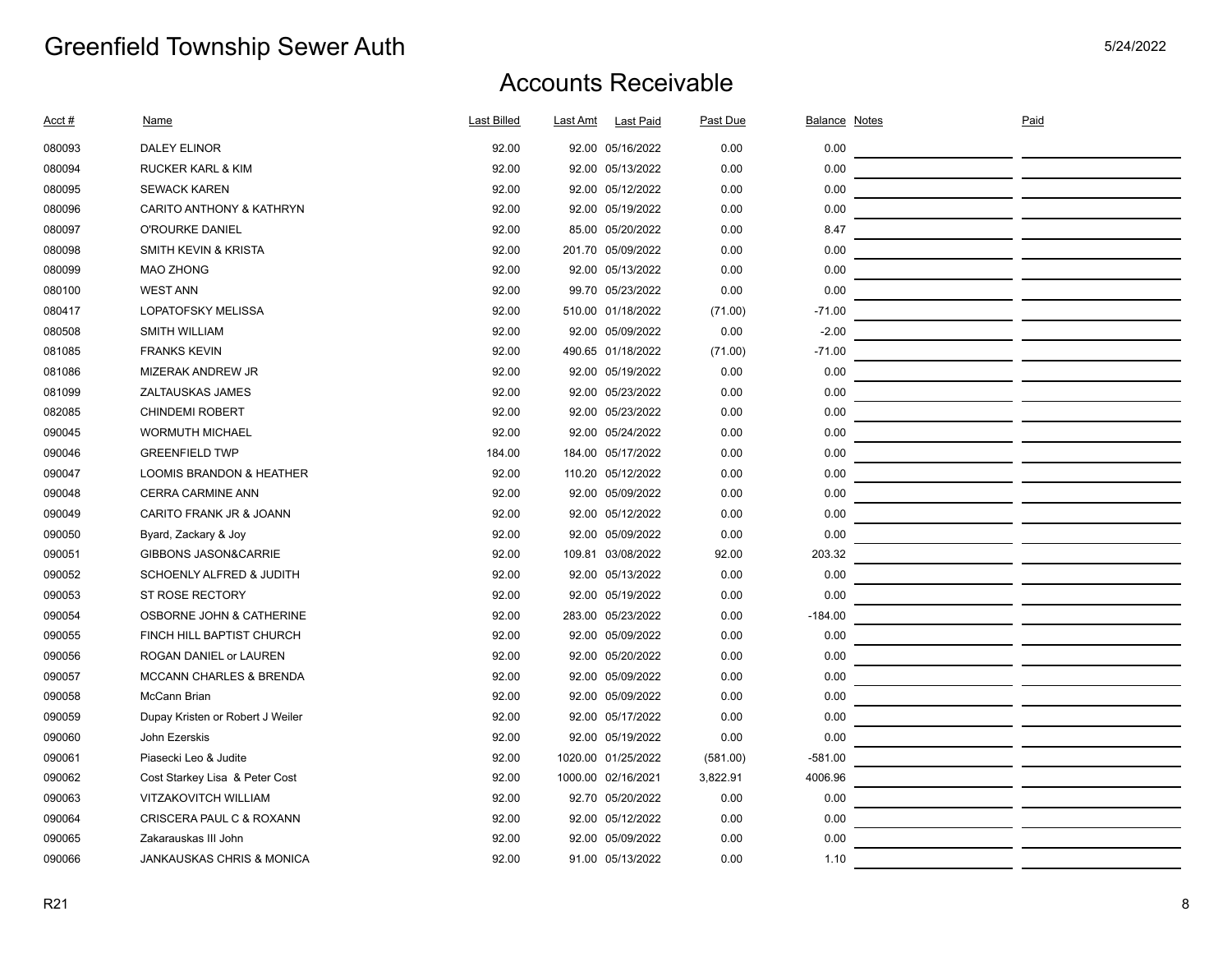| <u>Acct #</u> | <b>Name</b>                        | <b>Last Billed</b> | Last Amt | <b>Last Paid</b>   | <b>Past Due</b> | <b>Balance Notes</b> | Paid |  |
|---------------|------------------------------------|--------------------|----------|--------------------|-----------------|----------------------|------|--|
| 090067        | <b>Cresswell Kevin</b>             | 92.00              |          | 95.00 05/24/2022   | 0.00            | $-6.00$              |      |  |
| 090068        | Trichilo Jason and Corrine         | 92.00              |          | 193.20 05/05/2022  | 0.00            | 0.00                 |      |  |
| 090069        | KUTCHMANICH CRAIG- ELLEN           | 92.00              |          | 92.00 05/09/2022   | 0.00            | 0.00                 |      |  |
| 090070        | <b>SCULLION BRANDON</b>            | 92.00              |          | 180.00 04/21/2020  | 3,072.01        | 3240.74              |      |  |
| 090071        | <b>BOHLIG JOHN</b>                 | 92.00              |          | 85.00 02/11/2022   | 213.25          | 351.03               |      |  |
| 090072        | <b>CHRISTINA LANNO</b>             | 92.00              |          | 200.00 02/08/2022  | 470.60          | 613.42               |      |  |
| 090073        | <b>TAYLOR MICHELE</b>              | 142.00             |          | 142.00 05/16/2022  | 0.00            | 0.00                 |      |  |
| 090074        | FLYNN DONALD & MARIA               | 92.00              |          | 92.00 05/13/2022   | 0.00            | 0.00                 |      |  |
| 090075        | CONIGLIARO JOESEPH                 | 92.00              |          | 99.00 04/14/2022   | 0.00            | 0.00                 |      |  |
| 090076        | <b>FORD JUSTIN</b>                 | 92.00              |          | 92.00 05/23/2022   | 0.00            | 0.00                 |      |  |
| 090077        | <b>MASE JOYA</b>                   | 92.00              |          | 99.70 05/20/2022   | 0.00            | 0.00                 |      |  |
| 090078        | MITCHELL WILLIAM & CONNIE          | 92.00              |          | 92.00 05/24/2022   | 0.00            | 0.00                 |      |  |
| 090364        | <b>ARTHUR THOMAS</b>               | 92.00              |          | 370.79 05/24/2022  | 0.00            | 0.00                 |      |  |
| 090366        | Demark John and Samantha           | 92.00              |          | 200.00 02/24/2022  | 1,119.96        | 1246.19              |      |  |
| 090370        | CHIVERS LARRY / VAUGHAN M.         | 92.00              |          | 500.00 03/22/2021  | 2,923.65        | 3089.94              |      |  |
| 090371        | <b>KELLY CHARLES &amp; APRIL</b>   | 242.00             |          | 150.00 05/09/2022  | 5,155.49        | 5517.33              |      |  |
| 090372        | <b>Gilmartin Marian and Brett</b>  | 92.00              |          | 92.00 05/13/2022   | 0.00            | 0.00                 |      |  |
| 090377        | <b>LIUZZO PATRICK</b>              | 92.00              |          | 82.50 05/13/2022   | 0.00            | 2.52                 |      |  |
| 090378        | <b>Farber William</b>              | 92.00              |          | 92.00 05/23/2022   | 0.00            | 0.00                 |      |  |
| 090380        | PIASECKI JUDITE                    | 92.00              |          | 1020.00 01/25/2022 | (581.00)        | $-581.00$            |      |  |
| 090388        | Penzone Kasey or John              | 92.00              |          | 92.00 05/09/2022   | 0.00            | 0.00                 |      |  |
| 090408        | <b>TAPYRIK HARRY</b>               | 92.00              |          | 92.00 05/09/2022   | 0.00            | 0.00                 |      |  |
| 090412        | <b>BOHLIG JOHN</b>                 | 92.00              |          | 1671.02 07/27/2020 | 2,416.68        | 2572.95              |      |  |
| 090413        | SHEPPARD DOUG & JAMIE              | 92.00              |          | 92.00 05/06/2022   | 0.00            | 0.00                 |      |  |
| 090429        | <b>MESKO BOB</b>                   | 92.00              |          | 101.20 05/23/2022  | 0.00            | 0.00                 |      |  |
| 090431        | Woodbridge Paul                    | 92.00              |          | 170.00 04/11/2022  | 387.15          | 528.28               |      |  |
| 090437        | <b>ZELLERS AMY</b>                 | 92.00              |          | 92.00 05/12/2022   | 0.00            | 0.00                 |      |  |
| 090452        | <b>DEPOTI ANTHONY</b>              | 92.00              |          | 92.00 05/09/2022   | 0.00            | 0.00                 |      |  |
| 090453        | <b>TELESCO DOMINIC&amp;SHANNON</b> | 92.00              |          | 92.00 05/23/2022   | 0.00            | 0.00                 |      |  |
| 090459        | <b>BERTHOLF GREG</b>               | 92.00              |          | 92.00 05/12/2022   | 0.00            | 0.00                 |      |  |
| 090461        | <b>TOTSKY MARK &amp; SUSANNNE</b>  | 92.00              |          | 92.00 05/12/2022   | 0.00            | 0.00                 |      |  |
| 090462        | <b>SWARTS JOHN</b>                 | 92.00              |          | 92.00 05/19/2022   | 0.00            | 0.00                 |      |  |
| 090465        | <b>BERRY MARK &amp; MARY</b>       | 92.00              |          | 92.00 05/23/2022   | 0.00            | 0.00                 |      |  |
| 090477        | Nolan, Domenick                    | 92.00              |          | 406.90 05/09/2022  | 0.00            | 0.00                 |      |  |
| 090479        | <b>GULLONE STEPHEN</b>             | 92.00              |          | 92.00 05/09/2022   | 0.00            | 50.00                |      |  |
| 090484        | FORTUNER PAUL JR.                  | 92.00              |          | 270.00 04/11/2022  | 88.54           | 199.48               |      |  |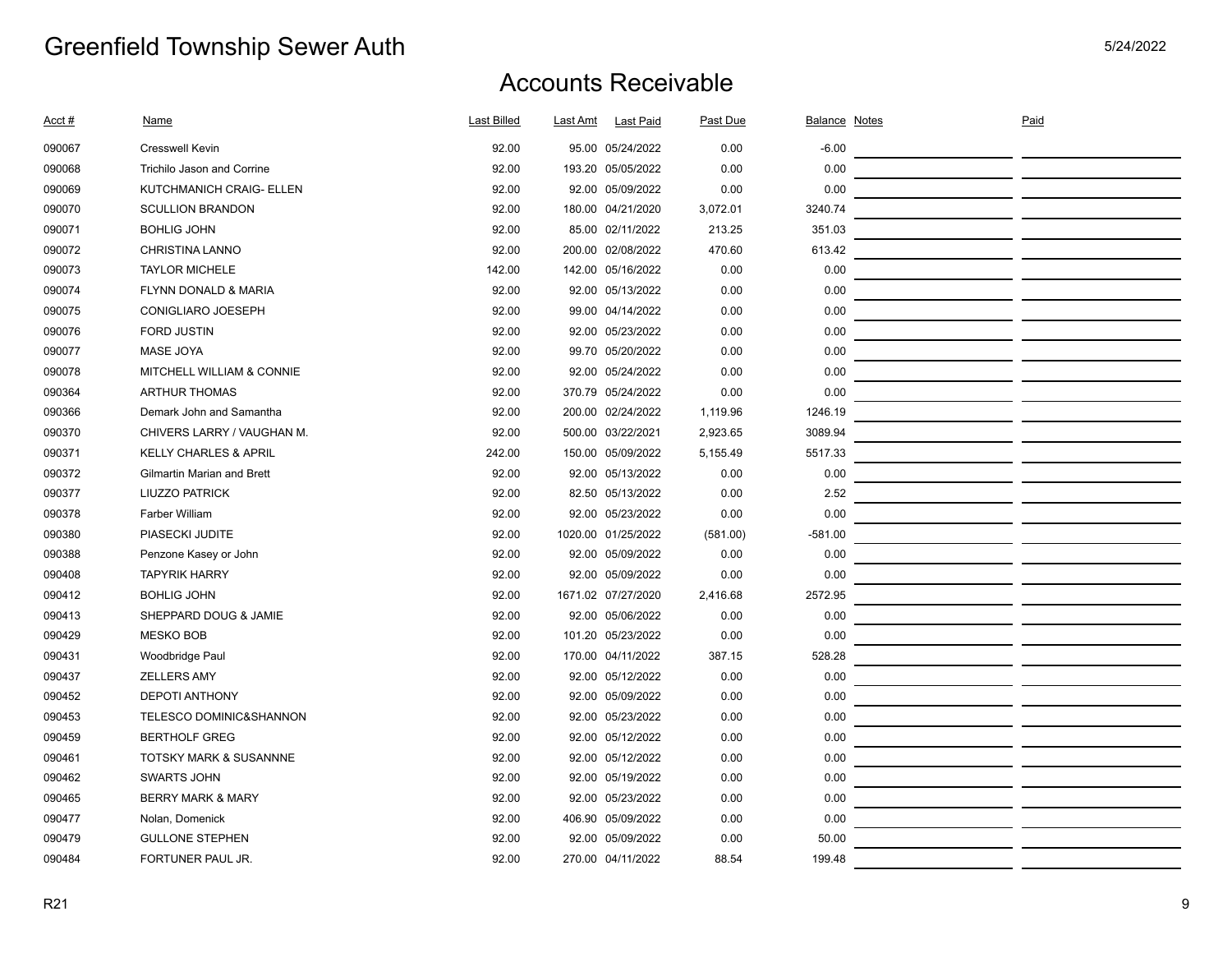| Acct # | <b>Name</b>                          | <b>Last Billed</b> | Last Amt           | <b>Last Paid</b> | Past Due | <b>Balance Notes</b> | Paid |  |
|--------|--------------------------------------|--------------------|--------------------|------------------|----------|----------------------|------|--|
| 090491 | <b>CORTINO GUY</b>                   | 92.00              | 92.00 05/09/2022   |                  | 0.00     | 0.00                 |      |  |
| 090497 | <b>DIDATO TOM</b>                    | 92.00              | 92.00 05/20/2022   |                  | 0.00     | 0.00                 |      |  |
| 090500 | <b>WALSH TIMOTHY</b>                 | 92.00              | 92.00 05/09/2022   |                  | 0.00     | 0.00                 |      |  |
| 090502 | <b>LUBASH CHARLES</b>                | 92.00              | 269.00 03/25/2022  |                  | 0.00     | 0.00                 |      |  |
| 090504 | Shannon Mark & Lynn                  | 92.00              | 92.00 05/16/2022   |                  | 0.00     | 0.00                 |      |  |
| 090512 | <b>MECCA JASON</b>                   | 92.00              | 92.00 05/09/2022   |                  | 0.00     | 0.00                 |      |  |
| 090524 | <b>SZILI WILLIAM</b>                 | 92.00              | 92.00 05/12/2022   |                  | 0.00     | 0.00                 |      |  |
| 090593 | PANTZAR JASON                        | 92.00              | 92.00 05/20/2022   |                  | 0.00     | 0.00                 |      |  |
| 091044 | <b>EVANS BRUCE &amp; JANE</b>        | 92.00              | 92.00 05/13/2022   |                  | 0.00     | 50.00                |      |  |
| 100023 | ANDIDORA JAMES & DEBBIE              | 92.00              | 92.00 05/09/2022   |                  | 0.00     | 0.00                 |      |  |
| 100024 | <b>HILL BRUCE</b>                    | 92.00              | 92.00 05/16/2022   |                  | 0.00     | 0.00                 |      |  |
| 100025 | MCDONNELL JOHN R                     | 92.00              | 368.00 04/25/2022  |                  | (184.00) | $-184.00$            |      |  |
| 100026 | Cieszkowski Joseph & Audrey          | 92.00              | 178.50 02/07/2022  |                  | 194.94   | 332.38               |      |  |
| 100027 | STANCAVAGE JOANNE                    | 92.00              | 400.00 03/11/2022  |                  | 60.18    | 168.00               |      |  |
| 100028 | Rudalavage Alan Jr & Alexis Graziano | 92.00              | 92.00 05/09/2022   |                  | 0.00     | 0.00                 |      |  |
| 100029 | <b>MALCOLM GARY</b>                  | 92.00              | 335.00 03/08/2018  |                  | 4,978.37 | 5185.25              |      |  |
| 100030 | <b>RUSNAK STEPHEN</b>                | 92.00              | 92.00 05/17/2022   |                  | 0.00     | 0.00                 |      |  |
| 100031 | WODOCK JAMES JR.                     | 92.00              | 92.00 05/13/2022   |                  | 0.00     | 0.00                 |      |  |
| 100032 | <b>HAYES JAMES &amp; CARLA</b>       | 92.00              | 92.00 05/09/2022   |                  | 0.00     | 0.00                 |      |  |
| 100033 | Wodock Christopher J. & Kera C       | 368.00             | 368.00 05/19/2022  |                  | 0.00     | 0.00                 |      |  |
| 100034 | NICOTERI DAVID&MICHELE               | 92.00              | 92.00 05/19/2022   |                  | 0.00     | 0.00                 |      |  |
| 100035 | <b>MAZZA PHILIP</b>                  | 92.00              | 2462.40 03/25/2022 |                  | 92.00    | 203.32               |      |  |
| 100036 | <b>BUCKSBEE LEE &amp; JEAN</b>       | 92.00              | 1020.00 01/13/2022 |                  | (581.00) | $-581.00$            |      |  |
| 100037 | <b>WEISBACH KEVIN/VANESSA</b>        | 92.00              | 92.00 05/13/2022   |                  | 0.00     | 0.00                 |      |  |
| 100038 | <b>BALMER MARK</b>                   | 92.00              | 200.00 03/14/2022  |                  | 63.35    | 171.52               |      |  |
| 100039 | O'Malley Amber                       | 92.00              | 478.56 05/13/2022  |                  | 0.00     | 25.00                |      |  |
| 100040 | PEDUTO JOAN/Fisher Beth              | 92.00              | 1076.00 05/20/2022 |                  | 0.00     | $-1012.00$           |      |  |
| 100041 | <b>BEDNASH BRIANNA</b>               | 92.00              | 92.00 05/09/2022   |                  | 0.00     | 0.00                 |      |  |
| 100042 | SHUST JOSEPH                         | 92.00              | 92.00 05/23/2022   |                  | 0.00     | 0.00                 |      |  |
| 100043 | <b>KAZMIERSKI ALLAN</b>              | 276.00             | 276.00 05/13/2022  |                  | 0.00     | 0.00                 |      |  |
| 100044 | DELFINO JOHN & PATRICIA              | 92.00              | 92.00 05/17/2022   |                  | 0.00     | 0.00                 |      |  |
| 100045 | Tokash Nicole K.                     | 92.00              | 92.00 05/09/2022   |                  | 0.00     | 0.00                 |      |  |
| 100368 | Kvaka, Courtney Brink                | 92.00              | 92.00 05/09/2022   |                  | 0.00     | $-92.00$             |      |  |
| 100375 | SIRIANNI RALPH                       | 92.00              | 92.00 05/09/2022   |                  | 0.00     | 0.00                 |      |  |
| 100381 | <b>GRANVILLE JACK</b>                | 92.00              | 90.00 05/19/2022   |                  | 0.00     | $-91.30$             |      |  |
| 100383 | <b>TINKLEMAN LAWRENCE</b>            | 92.00              | 92.00 05/20/2022   |                  | 0.00     | 0.00                 |      |  |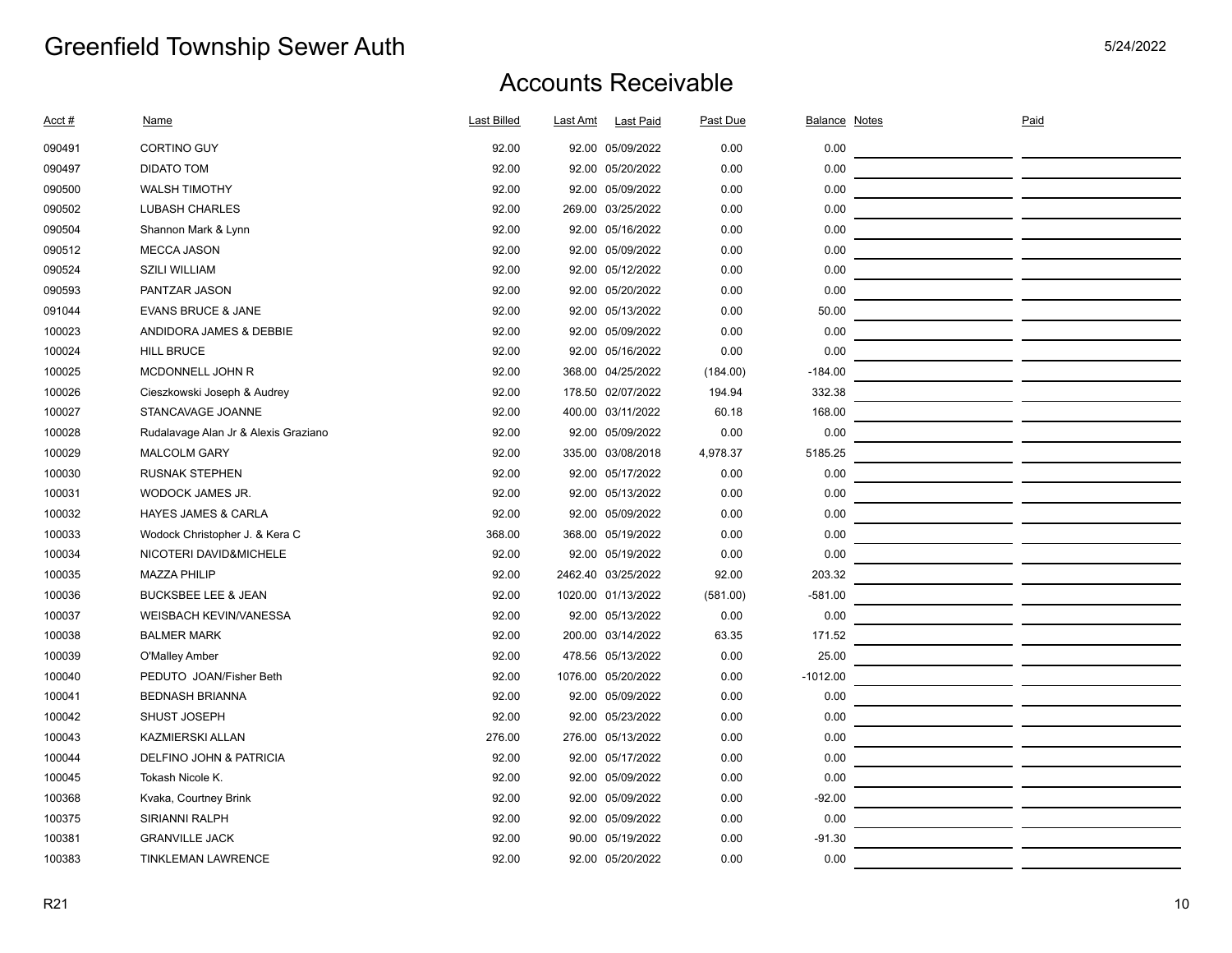| Acct#  | Name                                | <b>Last Billed</b> | Last Amt | <b>Last Paid</b>   | Past Due | <b>Balance Notes</b> | Paid |  |
|--------|-------------------------------------|--------------------|----------|--------------------|----------|----------------------|------|--|
| 100385 | Olson Laura Lee                     | 92.00              |          | 92.00 05/06/2022   | 0.00     | 0.00                 |      |  |
| 100397 | Keegan Michael & Babetta            | 92.00              |          | 92.00 04/25/2022   | 0.00     | 101.20               |      |  |
| 100419 | <b>Brunk Jonathan</b>               | 92.00              |          | 92.00 05/23/2022   | 0.00     | 0.00                 |      |  |
| 100426 | FINCH HILL VETERINARY CLINIC        | 92.00              |          | 92.00 05/09/2022   | 0.00     | 0.00                 |      |  |
| 100464 | APOSTOLAKES JOHN&PATRICIA           | 92.00              |          | 276.00 04/19/2022  | (92.00)  | $-92.00$             |      |  |
| 100470 | <b>LYNCH CAROLINE</b>               | 92.00              |          | 92.00 05/19/2022   | 0.00     | 0.00                 |      |  |
| 100478 | ORUE JOHN & CONNIE                  | 92.00              |          | 92.00 05/09/2022   | 0.00     | 0.00                 |      |  |
| 100494 | <b>SMITH ERIC &amp; MARLENE</b>     | 92.00              |          | 200.00 05/16/2022  | 2,650.02 | 2812.77              |      |  |
| 100514 | <b>RIDELL RODGER</b>                | 92.00              |          | 92.00 05/12/2022   | 0.00     | 0.00                 |      |  |
| 110001 | <b>BARUCKY MICHAEL</b>              | 92.00              |          | 1000.00 03/11/2022 | 1,474.12 | 1611.62              |      |  |
| 110002 | GARBOCHESKI JOSEPH & CAROLYN        | 142.00             |          | 142.00 05/09/2022  | 0.00     | 0.00                 |      |  |
| 110003 | <b>BOLAND JAMES &amp; LORI</b>      | 92.00              |          | 650.00 10/17/2017  | 5,734.94 | 5956.77              |      |  |
| 110004 | <b>CALJEAN ANTHONY</b>              | 92.00              |          | 187.94 04/25/2022  | 101.44   | 212.85               |      |  |
| 110005 | GARBOCHESKI JOESEPH&TAMMY           | 92.00              |          | 362.00 05/13/2022  | 0.00     | $-0.76$              |      |  |
| 110006 | Carachilo Gino Wilcha Brittany      | 92.00              |          | 101.20 05/05/2022  | 0.00     | $-10.70$             |      |  |
| 110007 | <b>ORAZZI PETER</b>                 | 92.00              |          | 1000.00 12/17/2021 | 1,138.49 | 1269.50              |      |  |
| 110008 | <b>CARR DARLENE &amp; EDMUND</b>    | 368.00             |          | 368.00 05/09/2022  | 0.00     | 0.00                 |      |  |
| 110009 | ORAZZI DANTE JR & DOROTHY           | 276.00             |          | 276.00 05/19/2022  | 0.00     | 0.00                 |      |  |
| 110010 | ORAZZI DANTE & DOROTHY              | 276.00             |          | 276.00 05/19/2022  | 0.00     | 0.00                 |      |  |
| 110011 | <b>ORAZZI TERRY</b>                 | 92.00              |          | 459.12 11/05/2021  | 358.67   | 499.28               |      |  |
| 110012 | <b>ORAZZI DANTE</b>                 | 92.00              |          | 92.00 05/19/2022   | 0.00     | 0.00                 |      |  |
| 110013 | <b>MANCUSO JAMES &amp; MARY</b>     | 92.00              |          | 92.00 05/09/2022   | 0.00     | 0.00                 |      |  |
| 110014 | <b>BURGIO MARY</b>                  | 92.00              |          | 184.00 05/13/2022  | 0.00     | 0.00                 |      |  |
| 110015 | PERRI VINCENT & MARION              | 92.00              |          | 92.00 05/09/2022   | 0.00     | 0.00                 |      |  |
| 110016 | <b>BESTEN MIKE &amp; WENDY</b>      | 92.00              |          | 92.00 05/23/2022   | 0.00     | 0.00                 |      |  |
| 110017 | BLANK WILLIAM & JANE                | 92.00              |          | 92.00 05/16/2022   | 0.00     | 0.00                 |      |  |
| 110018 | LAFFERTY RYAN & KIMBERLY            | 92.00              |          | 92.00 05/17/2022   | 0.00     | 0.00                 |      |  |
| 110020 | KOENKE MARVIN & SHARON              | 92.00              |          | 92.00 05/17/2022   | 0.00     | 0.00                 |      |  |
| 110021 | POPE MITCHELL                       | 92.00              |          | 184.00 05/12/2022  | 0.00     | 10.12                |      |  |
| 110022 | <b>BURGIO JOSEPH &amp; KAREN</b>    | 92.00              |          | 92.00 05/09/2022   | 0.00     | 0.00                 |      |  |
| 110391 | <b>FAZIO DEAN</b>                   | 92.00              |          | 92.00 05/13/2022   | 0.00     | 0.00                 |      |  |
| 110404 | <b>GRANDE ANTHONY &amp; KATHRYN</b> | 92.00              |          | 92.00 05/20/2022   | 0.00     | 0.00                 |      |  |
| 110457 | <b>BURGIO THERESA</b>               | 92.00              |          | 92.00 05/12/2022   | 0.00     | 0.00                 |      |  |
| 110475 | <b>ORAZZI MARY</b>                  | 92.00              |          | 202.67 05/09/2022  | 0.00     | 25.00                |      |  |
| 120100 | PERRI CARMINE & JENN                | 92.00              |          | 200.00 04/07/2022  | 1,135.21 | 1266.11              |      |  |
| 120101 | SHIFLER GLEN                        | 92.00              |          | 92.00 05/19/2022   | 0.00     | 0.00                 |      |  |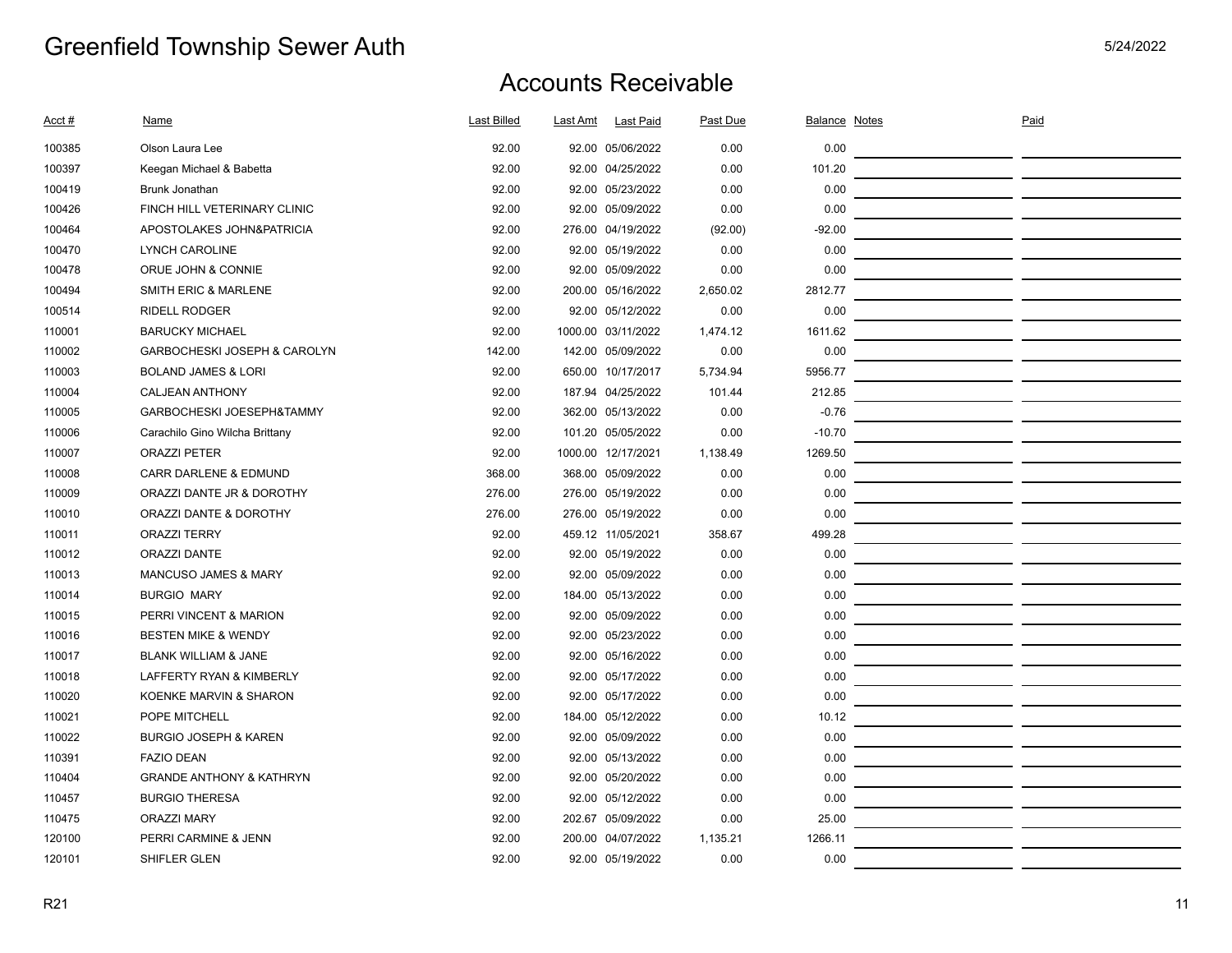| Acct # | Name                              | Last Billed | Last Amt           | <b>Last Paid</b>  | Past Due | Balance Notes | Paid |  |
|--------|-----------------------------------|-------------|--------------------|-------------------|----------|---------------|------|--|
| 120102 | KUTCH DAVID & GAYLE               | 92.00       |                    | 92.00 05/23/2022  | 0.00     | 0.00          |      |  |
| 120103 | <b>TAYLOR MARK &amp; MAUREEN</b>  | 92.00       |                    | 92.00 05/24/2022  | 0.00     | 0.00          |      |  |
| 120104 | TAYLOR JAMES & JEAN               | 92.00       | 1020.00 01/24/2022 |                   | (581.00) | $-581.00$     |      |  |
| 120105 | <b>KAMINSKY STANLEY</b>           | 92.00       |                    | 92.00 05/24/2022  | 0.00     | 0.00          |      |  |
| 120106 | <b>Brown Michael</b>              | 92.00       |                    | 92.00 05/12/2022  | 0.00     | 0.00          |      |  |
| 120107 | Cullen Andrew or Jodianne         | 92.00       |                    | 92.00 05/17/2022  | 0.00     | 0.00          |      |  |
| 120108 | SNYDER GERALD & JOSEPHINE         | 92.00       |                    | 92.00 05/13/2022  | 0.00     | 0.00          |      |  |
| 120109 | <b>GAVIN THOMAS &amp; BRENDA</b>  | 92.00       |                    | 92.00 05/09/2022  | 0.00     | 0.00          |      |  |
| 120110 | <b>GAVIN THOMAS &amp; BRENDA</b>  | 92.00       |                    | 92.00 05/09/2022  | 0.00     | 0.00          |      |  |
| 120111 | <b>FRISHKO DAVID</b>              | 92.00       |                    | 92.00 05/23/2022  | 0.00     | 0.00          |      |  |
| 120112 | <b>WELLMAN DUSTIN</b>             | 92.00       |                    | 563.05 03/20/2019 | 4,550.12 | 4748.54       |      |  |
| 120113 | <b>MELLIN JON</b>                 | 92.00       |                    | 92.00 05/09/2022  | 0.00     | 0.00          |      |  |
| 120114 | <b>WASHKO JOANN</b>               | 92.00       |                    | 92.00 05/16/2022  | 0.00     | 0.00          |      |  |
| 120115 | SAXON ROBERT A. or DIANA          | 92.00       |                    | 92.00 04/19/2022  | 0.00     | 101.20        |      |  |
| 120116 | WALLACE SHARRON C/O Neal Gray     | 92.00       |                    | 92.00 04/01/2022  | 0.00     | 101.20        |      |  |
| 120373 | <b>SNYDER TOM</b>                 | 92.00       |                    | 92.00 05/23/2022  | 0.00     | 0.00          |      |  |
| 120387 | SPOJAC ENT. LLC                   | 92.00       |                    | 92.00 05/05/2022  | 0.00     | 110.40        |      |  |
| 120390 | <b>GRIZZANTI JOSEPH SR</b>        | 92.00       |                    | 85.00 05/20/2022  | 0.00     | 7.70          |      |  |
| 120405 | Doyle Michael & Manda             | 92.00       |                    | 85.00 05/20/2022  | 2,436.92 | 2571.69       |      |  |
| 120409 | <b>LANTZY STEVEN &amp; ANDREA</b> | 92.00       |                    | 92.00 05/23/2022  | 0.00     | 0.00          |      |  |
| 120416 | <b>SNYDER THOMAS</b>              | 92.00       |                    | 92.00 05/23/2022  | 0.00     | 0.00          |      |  |
| 120419 | <b>HEBDEN RAYMOND</b>             | 92.00       |                    | 750.00 05/24/2022 | 654.79   | 783.57        |      |  |
| 120427 | PRICE TOM                         | 92.00       |                    | 92.00 05/20/2022  | 0.00     | 0.00          |      |  |
| 120435 | Louis Mantione                    | 92.00       |                    | 92.00 05/12/2022  | 0.00     | 0.00          |      |  |
| 120440 | <b>KROK DAVID</b>                 | 92.00       |                    | 92.00 05/20/2022  | 0.00     | 0.00          |      |  |
| 120445 | Kravitz Rebecca                   | 92.00       |                    | 7.00 05/05/2022   | 0.00     | 101.90        |      |  |
| 120446 | Kaminsky Stanley                  | 92.00       |                    | 92.00 05/24/2022  | 0.00     | 0.00          |      |  |
| 120448 | POLLITS JOESEPH&MARYBETH          | 92.00       |                    | 92.00 05/12/2022  | 0.00     | 0.00          |      |  |
| 120460 | PASTERNAK MICHAEL                 | 92.00       |                    | 800.00 11/12/2020 | 3,610.45 | 3790.30       |      |  |
| 120486 | <b>COSKLO GENE</b>                | 92.00       |                    | 7.70 05/13/2022   | 0.00     | 0.00          |      |  |
| 120489 | DOOLEY RICHARD & MICHELLE         | 92.00       |                    | 510.00 01/07/2022 | (71.00)  | $-71.00$      |      |  |
| 120492 | <b>SNYDER GERALD</b>              | 92.00       |                    | 633.26 03/17/2022 | 92.00    | 203.32        |      |  |
| 120498 | <b>BLAKE DWIGHT &amp; LAURA</b>   | 92.00       |                    | 510.00 12/02/2021 | (71.00)  | $-71.00$      |      |  |
| 121115 | <b>MALINCHAK ROBERT</b>           | 92.00       |                    | 92.00 05/05/2022  | 0.00     | 0.00          |      |  |
| 130282 | <b>NALEVANKA ROBERT</b>           | 92.00       |                    | 92.00 04/22/2022  | 0.00     | 101.20        |      |  |
| 130283 | <b>BRITTON ROBERT &amp; CARL</b>  | 92.00       |                    | 92.00 05/19/2022  | 0.00     | 0.00          |      |  |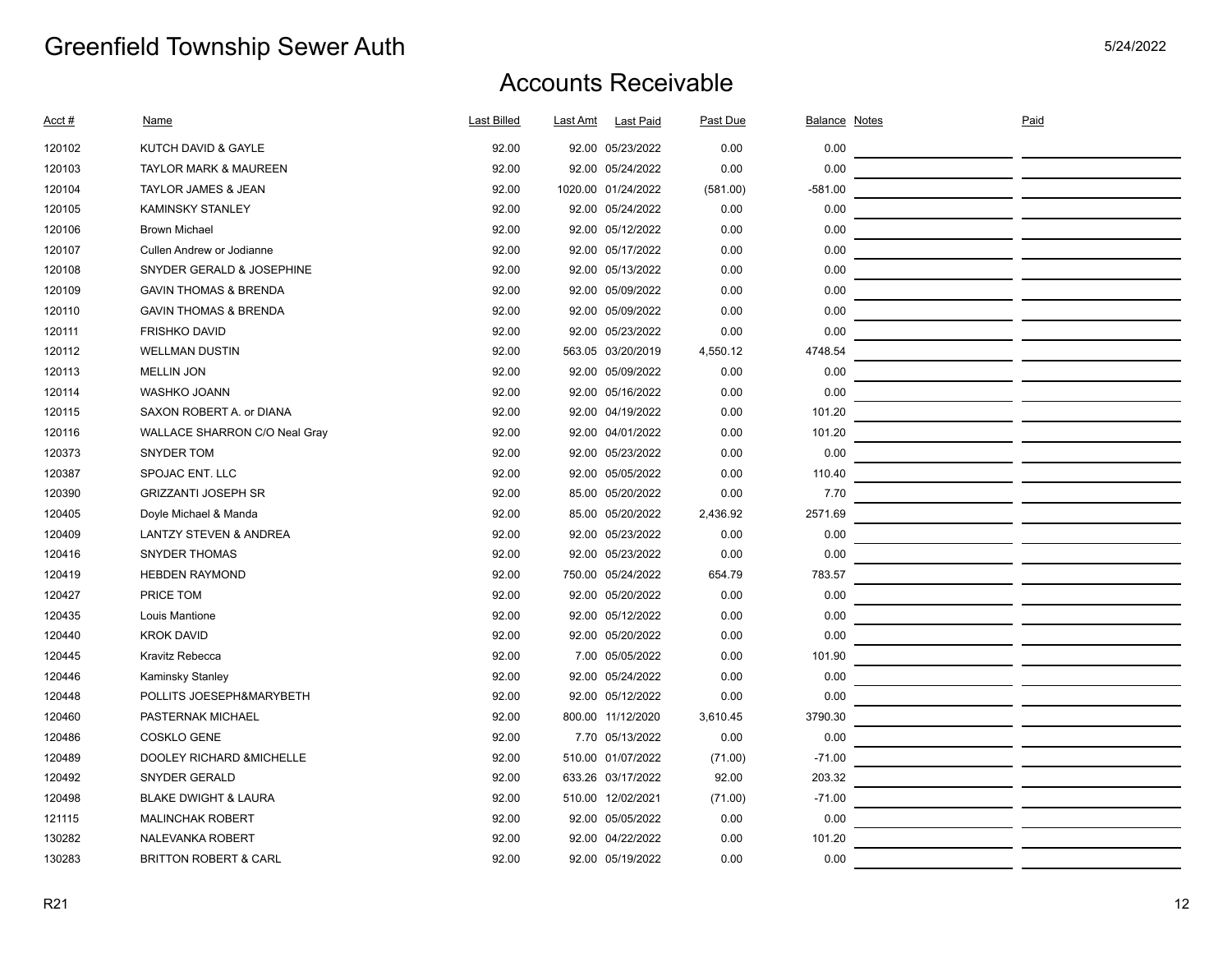| Acct # | Name                                          | <b>Last Billed</b> | Last Amt<br><b>Last Paid</b> | Past Due   | <b>Balance Notes</b> | Paid |  |
|--------|-----------------------------------------------|--------------------|------------------------------|------------|----------------------|------|--|
| 130284 | SMEDLEY JOHN & MARGARET                       | 92.00              | 92.00 05/13/2022             | 0.00       | 0.00                 |      |  |
| 130285 | Bell George & Jean                            | 92.00              | 92.00 05/05/2022             | 0.00       | $-93.50$             |      |  |
| 130287 | <b>GODOWSKI EUGENE &amp; EILEEN</b>           | 92.00              | 92.00 05/23/2022             | 0.00       | $-184.00$            |      |  |
| 130288 | <b>Biancarelli Susan</b>                      | 92.00              | 92.00 05/16/2022             | 0.00       | 0.00                 |      |  |
| 130289 | <b>GALKO FRANK &amp; GILLEN &amp; MARIBET</b> | 92.00              | 92.00 05/19/2022             | 0.00       | 0.00                 |      |  |
| 130290 | Jeanine Villano-George                        | 92.00              | 182.92 05/13/2022            | 0.00       | 0.00                 |      |  |
| 130291 | <b>Drucker Anne</b>                           | 92.00              | 300.00 05/16/2022            | 0.00       | $-73.24$             |      |  |
| 130292 | Vipond Jesse                                  | 92.00              | 85.00 05/20/2022             | 0.00       | 8.91                 |      |  |
| 130293 | Cambardella William & Michelle                | 92.00              | 92.00 05/17/2022             | 0.00       | 0.00                 |      |  |
| 130294 | <b>EDWARDS MARION</b>                         | 92.00              | 92.00 05/12/2022             | 0.00       | 0.00                 |      |  |
| 130295 | <b>WEISSMAN WILLARD</b>                       | 92.00              | 828.00 04/11/2022            | (644.00)   | $-644.00$            |      |  |
| 130296 | Williams Edward & Kristen                     | 92.00              | 92.00 05/20/2022             | 0.00       | 0.00                 |      |  |
| 130297 | <b>FRYER MARY</b>                             | 92.00              | 368.00 05/09/2022            | 0.00       | $-276.00$            |      |  |
| 130298 | BUTLER A. GRANT& DEBORAH L                    | 92.00              | 92.00 05/05/2022             | 0.00       | 110.40               |      |  |
| 130299 | <b>HOLLENBACK JOHN</b>                        | 92.00              | 92.00 04/22/2022             | 0.00       | 0.00                 |      |  |
| 130300 | RUSSILLO PETER & BARBARA                      | 92.00              | 92.00 04/25/2022             | 0.00       | 101.20               |      |  |
| 130301 | LAPORTA EDWARD & ROXANNA                      | 142.00             | 50.00 05/24/2022             | 0.00       | 0.00                 |      |  |
| 130302 | <b>WILLIAMS KIERAN</b>                        | 92.00              | 92.00 05/13/2022             | 0.00       | 0.00                 |      |  |
| 130304 | <b>STEPHENS LINDA</b>                         | 92.00              | 92.00 04/19/2022             | 0.00       | 101.20               |      |  |
| 130305 | Loch Mara                                     | 92.00              | 187.33 04/19/2022            | 0.00       | 101.20               |      |  |
| 130306 | <b>HEALEY FRANCIS X</b>                       | 92.00              | 92.00 05/12/2022             | 0.00       | 0.00                 |      |  |
| 130307 | <b>HEALEY FRANCIS X</b>                       | 92.00              | 92.00 05/12/2022             | 0.00       | 0.00                 |      |  |
| 130308 | <b>RUSSILLO ROBERT</b>                        | 92.00              | 92.00 05/09/2022             | 0.00       | 0.00                 |      |  |
| 130309 | <b>GREELEY CONNIE</b>                         | 92.00              | 92.00 05/12/2022             | 0.00       | 0.00                 |      |  |
| 130310 | McCARTHY ROBERT E.                            | 92.00              | 350.62 03/14/2022            | (82.00)    | $-82.00$             |      |  |
| 130311 | <b>BALATTI ANTHONY</b>                        | 92.00              | 92.00 04/29/2022             | (85.00)    | $-85.00$             |      |  |
| 130312 | <b>GRECCO RALPH &amp; PAMELA</b>              | 92.00              | 2040.00 01/14/2022           | (1,601.00) | $-1601.00$           |      |  |
| 130313 | 52 N Roberts LLC Brenden Reilly               | 92.00              | 92.00 05/17/2022             | 0.00       | 0.00                 |      |  |
| 130314 | <b>GRECCO RALPH &amp; PAMELA</b>              | 92.00              | 2040.00 01/14/2022           | (1,601.00) | $-1601.00$           |      |  |
| 130315 | D & K Land LLC                                | 92.00              | 92.00 05/09/2022             | 0.00       | 0.00                 |      |  |
| 130316 | DRENNAN THOMAS & LINDA                        | 92.00              | 92.00 05/13/2022             | 0.00       | 0.00                 |      |  |
| 130317 | Conroy Leisha                                 | 92.00              | 92.00 05/20/2022             | 0.00       | 0.00                 |      |  |
| 130399 | <b>MARTINES JOHN</b>                          | 92.00              | 286.70 05/12/2022            | 0.00       | 25.00                |      |  |
| 130403 | ANDERSON ANDREW                               | 92.00              | 92.00 05/19/2022             | 0.00       | 0.00                 |      |  |
| 130407 | <b>JAGER PETER</b>                            | 92.00              | 92.00 05/20/2022             | 0.00       | 0.00                 |      |  |
| 130410 | <b>GILL CHRIS &amp; ANNA</b>                  | 92.00              | 92.00 05/13/2022             | 0.00       | $-85.00$             |      |  |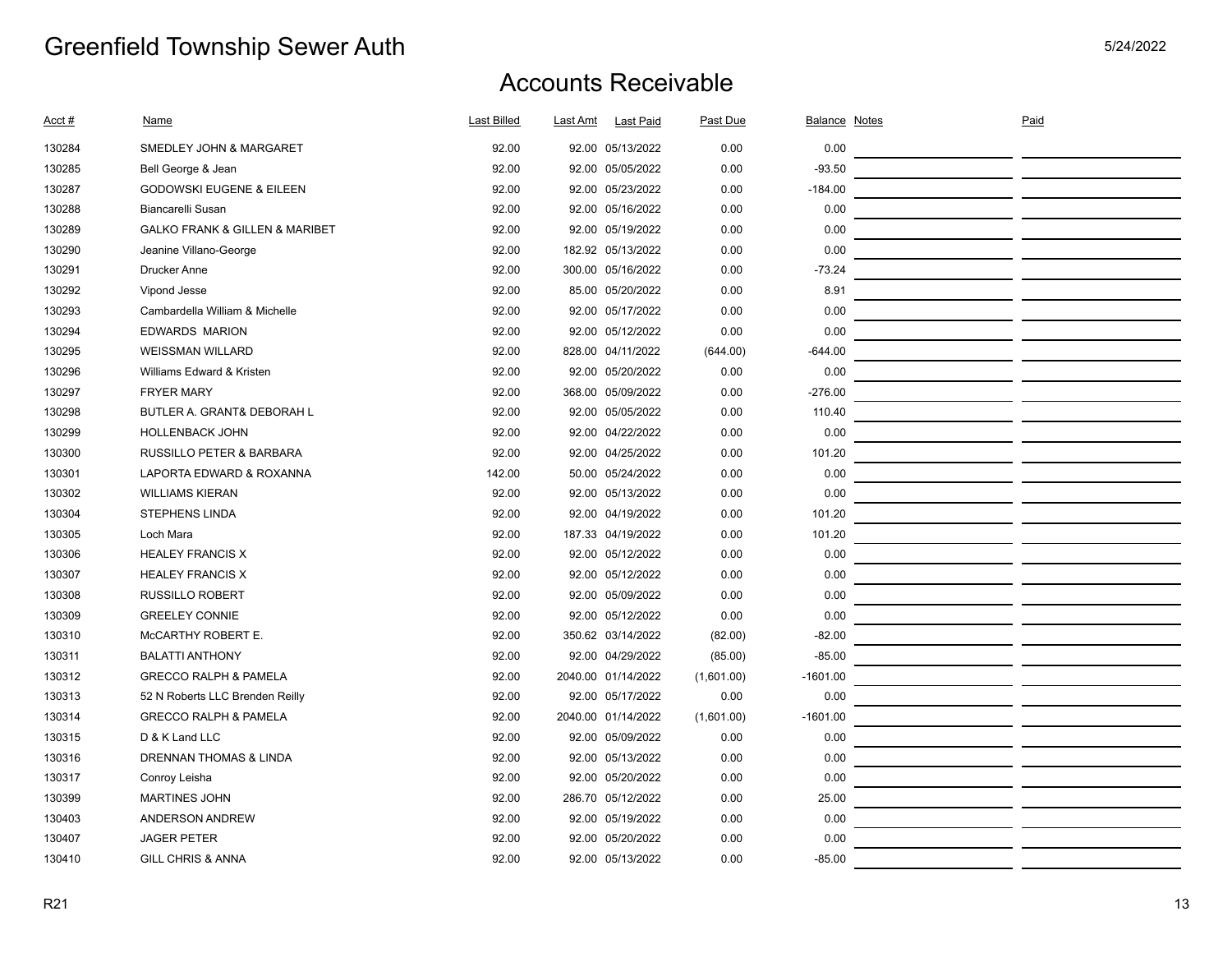| Acct # | <b>Name</b>                    | <b>Last Billed</b> | Last Amt | <b>Last Paid</b>   | Past Due | <b>Balance Notes</b> | Paid |
|--------|--------------------------------|--------------------|----------|--------------------|----------|----------------------|------|
| 130420 | Senofonte, Mark                | 117.00             |          | 92.00 05/23/2022   | 0.00     | $-92.00$             |      |
| 130422 | Obzud John                     | 92.00              |          | 106.00 05/19/2022  | 0.00     | $-92.00$             |      |
| 130424 | <b>RETZBACH CRAIG</b>          | 92.00              |          | 1020.00 01/27/2022 | (581.00) | $-581.00$            |      |
| 130428 | STEARNS TIM & JODI             | 92.00              |          | 92.00 05/23/2022   | 0.00     | 0.00                 |      |
| 130439 | <b>FARBER WILLIAM</b>          | 92.00              |          | 92.00 05/24/2022   | 0.00     | 0.00                 |      |
| 130442 | Nebzydoski Emily               | 92.00              |          | 191.00 04/22/2022  | (92.00)  | $-92.00$             |      |
| 130443 | <b>KEARNEY STEVE</b>           | 92.00              |          | 92.00 05/16/2022   | 0.00     | 0.00                 |      |
| 130458 | SANTANNA MICHELLE              | 92.00              |          | 92.00 04/25/2022   | 0.00     | 101.20               |      |
| 130471 | MCGOVERN PAUL JR.              | 92.00              |          | 1020.00 01/10/2022 | (581.00) | $-581.00$            |      |
| 130480 | Wallis Mark and Sarah          | 92.00              |          | 101.20 05/05/2022  | 0.00     | 101.20               |      |
| 130482 | LITZ EUGENE&PATRICIA           | 92.00              |          | 92.00 05/20/2022   | 0.00     | 0.00                 |      |
| 130485 | <b>KOZLOSKY THOMAS</b>         | 92.00              |          | 92.00 05/12/2022   | 0.00     | 0.00                 |      |
| 130487 | <b>TOMAINE ROBERT</b>          | 92.00              |          | 110.20 05/20/2022  | 0.00     | $-9.00$              |      |
| 130490 | PICONI JOESEPH III             | 92.00              |          | 101.20 05/16/2022  | 0.00     | 0.00                 |      |
| 130516 | <b>TOMAINE SCOTT</b>           | 92.00              |          | 283.00 04/07/2022  | (184.00) | $-184.00$            |      |
| 130521 | WHITELAVICH JOHN               | 92.00              |          | 92.00 05/13/2022   | 0.00     | 0.00                 |      |
| 131296 | Carachilo Thomas & Amy         | 92.00              |          | 85.00 05/20/2022   | 0.00     | 16.17                |      |
| 131302 | WILLIAMS JOHN III & DEBORAH    | 92.00              |          | 92.00 05/20/2022   | 0.00     | 0.00                 |      |
| 132296 | Nevins Jeffrey                 | 92.00              |          | 165.00 02/07/2022  | 347.02   | 487.40               |      |
| 133282 | Haran Frank & Lisa             | 92.00              |          | 700.00 05/09/2022  | 0.00     | $-620.61$            |      |
| 133296 | Clark Country LLC              | 92.00              |          | 193.20 05/19/2022  | 0.00     | 0.00                 |      |
| 140318 | GRIFFITHS DAVID or JILL        | 92.00              |          | 92.00 05/20/2022   | 0.00     | 0.00                 |      |
| 140319 | Shady Lake Cabin LLC           | 92.00              |          | 943.50 01/18/2022  | (513.00) | $-513.00$            |      |
| 140320 | <b>LEO ANDY</b>                | 92.00              |          | 92.00 05/23/2022   | 0.00     | 0.00                 |      |
| 140321 | Pidgeon Joseph & Jackie        | 92.00              |          | 92.00 05/19/2022   | 0.00     | 0.00                 |      |
| 140322 | LASEWICZ MARK / KIM            | 92.00              |          | 92.00 05/12/2022   | 0.00     | 0.00                 |      |
| 140323 | <b>GERRITY MARGARET</b>        | 92.00              |          | 99.70 05/20/2022   | 0.00     | 0.00                 |      |
| 140324 | <b>CLEGG JAMES &amp; AMY</b>   | 92.00              |          | 92.00 04/19/2022   | 0.00     | 101.20               |      |
| 140325 | STEPHENS ROSEMARI              | 92.00              |          | 92.00 05/16/2022   | 0.00     | 0.00                 |      |
| 140326 | <b>NESBITT KAREN /O'CONNOR</b> | 92.00              |          | 92.00 05/19/2022   | 0.00     | 0.00                 |      |
| 140327 | MANZIANO CAROLE                | 92.00              |          | 185.50 04/22/2022  | 0.00     | 101.20               |      |
| 140328 | <b>MCRAE JAMES</b>             | 92.00              |          | 92.00 05/13/2022   | 0.00     | 0.00                 |      |
| 140329 | Dan Totsky                     | 92.00              |          | 92.00 05/09/2022   | 0.00     | 0.00                 |      |
| 140330 | SOCHOKA JUDY                   | 92.00              |          | 92.00 05/23/2022   | 0.00     | 0.00                 |      |
| 140331 | <b>CHUBB FRED</b>              | 92.00              |          | 92.00 05/13/2022   | 0.00     | 0.00                 |      |
| 140332 | CONG SIS SERV IMM HEART OF MAR | 92.00              |          | 1020.00 10/25/2021 | (232.50) | $-232.50$            |      |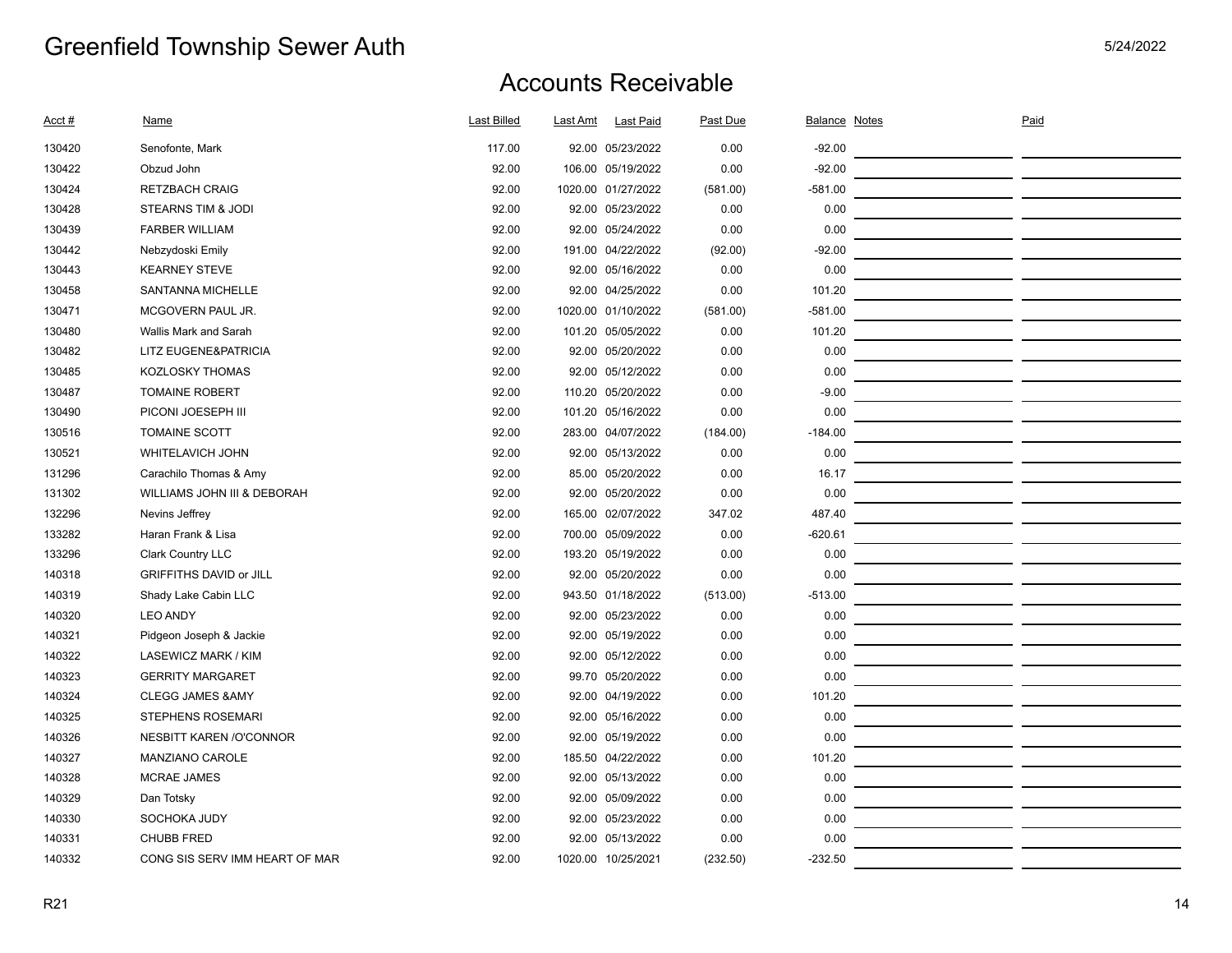| Acct # | Name                             | <b>Last Billed</b> | Last Amt | <b>Last Paid</b>   | Past Due | Balance Notes | Paid |  |
|--------|----------------------------------|--------------------|----------|--------------------|----------|---------------|------|--|
| 140333 | NAGLE MARGARET L                 | 92.00              |          | 92.00 05/16/2022   | 0.00     | 0.00          |      |  |
| 140334 | <b>SINON JANE</b>                | 92.00              |          | 92.00 05/16/2022   | 0.00     | $-42.00$      |      |  |
| 140335 | <b>CARNEY JOSEPH &amp; MARY</b>  | 92.00              |          | 92.00 05/19/2022   | 0.00     | 0.00          |      |  |
| 140336 | CARNEY JOSEPH X & MARY JOAN      | 92.00              |          | 92.00 05/19/2022   | 0.00     | 0.00          |      |  |
| 140337 | <b>MELNICK MIKE &amp; LINDA</b>  | 92.00              |          | 92.00 05/20/2022   | 0.00     | 0.00          |      |  |
| 140338 | STAFURSKY DAVID & KIMBERLY       | 92.00              |          | 92.00 05/09/2022   | 0.00     | 0.00          |      |  |
| 140339 | SPIECHER DON                     | 92.00              |          | 92.00 05/12/2022   | 0.00     | 0.00          |      |  |
| 140340 | ORAZZI D JR                      | 92.00              |          | 92.00 05/19/2022   | 0.00     | 0.00          |      |  |
| 140341 | <b>MICAN DEBORAH</b>             | 92.00              |          | 92.00 05/16/2022   | 0.00     | 0.00          |      |  |
| 140342 | MICAN BONNIE                     | 92.00              |          | 92.00 05/13/2022   | 0.00     | 0.00          |      |  |
| 140343 | OBLOSHNEY JOSEPH                 | 92.00              |          | 92.00 05/20/2022   | 0.00     | 0.00          |      |  |
| 140344 | Hojnoski Michael & Pamela        | 92.00              |          | 276.00 04/25/2022  | (92.00)  | $-92.00$      |      |  |
| 140345 | HOJNOSKI MICHAEL & PAMELA        | 92.00              |          | 276.00 04/25/2022  | (92.00)  | $-92.00$      |      |  |
| 140346 | Ciarlante Peter                  | 92.00              |          | 1190.00 11/08/2021 | (581.00) | $-581.00$     |      |  |
| 140347 | <b>SHARP NEIL</b>                | 92.00              |          | 92.00 05/23/2022   | 0.00     | 0.00          |      |  |
| 140348 | <b>DIMMIG DOUG</b>               | 92.00              |          | 91.73 05/20/2022   | 0.00     | 0.00          |      |  |
| 140349 | <b>KLENK CINDY</b>               | 92.00              |          | 92.00 05/13/2022   | 0.00     | 0.00          |      |  |
| 140350 | LAPORTA THOMAS & LISA            | 92.00              |          | 92.00 05/17/2022   | 0.00     | 0.00          |      |  |
| 140351 | DZIELAK ED MD                    | 92.00              |          | 92.00 05/13/2022   | 0.00     | 0.00          |      |  |
| 140352 | <b>KOZEL KEN</b>                 | 92.00              |          | 92.00 05/16/2022   | 0.00     | 0.00          |      |  |
| 140353 | <b>DOUD David</b>                | 92.00              |          | 1020.00 01/10/2022 | (581.00) | $-581.00$     |      |  |
| 140354 | JOHNSON GARY & CAROLYN           | 92.00              |          | 99.70 05/23/2022   | 0.00     | $-92.70$      |      |  |
| 140355 | JOHNSON GARY & CAROLYN           | 350.00             |          | 350.00 01/20/2022  | 0.00     | 0.00          |      |  |
| 140356 | <b>CARTER STEVE</b>              | 92.00              |          | 99.00 04/25/2022   | 0.00     | 0.00          |      |  |
| 140357 | <b>KRUPA LAURIE</b>              | 92.00              |          | 92.00 05/09/2022   | 0.00     | 110.40        |      |  |
| 140358 | CIAMBRIELLO ANTHONY              | 92.00              |          | 92.00 05/13/2022   | 0.00     | 0.00          |      |  |
| 140359 | Virbitsky, Thomas/Striefsky, Jam | 92.00              |          | 90.50 05/23/2022   | 0.00     | 0.00          |      |  |
| 140360 | <b>LUISADA PAUL</b>              | 92.00              |          | 95.00 05/23/2022   | 0.00     | $-176.00$     |      |  |
| 140361 | <b>HEALEY JOESEPH</b>            | 92.00              |          | 92.00 05/23/2022   | 0.00     | 0.00          |      |  |
| 140362 | ELKVIEW COUNTRY CLUB             | 736.00             |          | 736.00 05/23/2022  | 0.00     | 0.00          |      |  |
| 140364 | <b>FRONCEK MATT</b>              | 92.00              |          | 92.00 05/19/2022   | 0.00     | 0.00          |      |  |
| 140369 | <b>CARTER CLIFFORD</b>           | 92.00              |          | 283.00 04/12/2022  | (184.00) | $-184.00$     |      |  |
| 141352 | JONES GARY & GALE                | 92.00              |          | 92.00 05/12/2022   | 0.00     | 0.00          |      |  |
| 150400 | PEMBER BRIAN                     | 92.00              |          | 85.00 05/17/2022   | 0.00     | 16.17         |      |  |
| 150430 | Krott, Daniel & Carrie           | 92.00              |          | 255.90 05/05/2022  | 0.00     | 25.00         |      |  |
| 150447 | POCHAS ERIC&MICHELLE             | 92.00              |          | 92.00 05/20/2022   | 0.00     | $-92.00$      |      |  |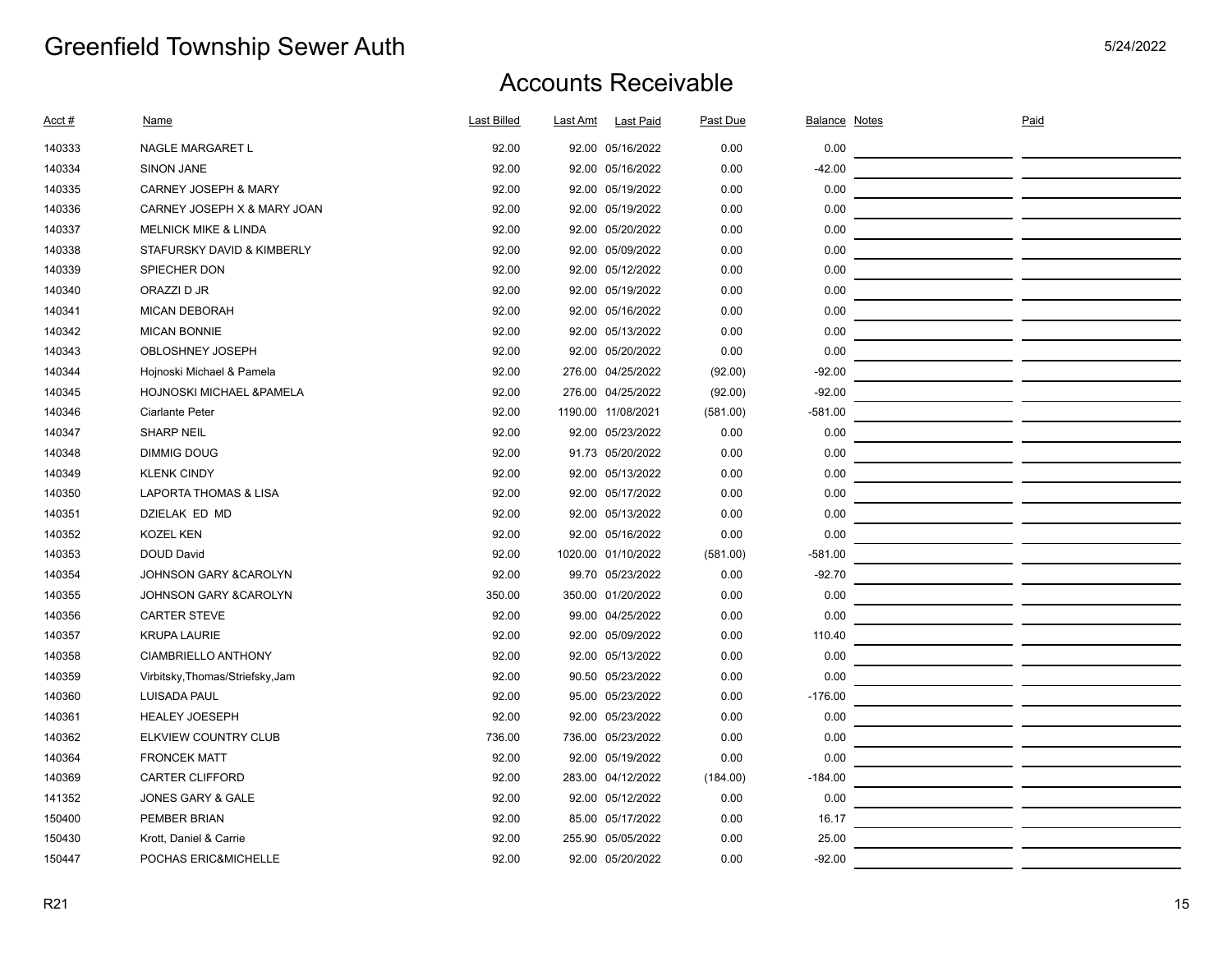| Acct #  | Name                                      | <b>Last Billed</b> | Last Amt | <b>Last Paid</b>   | Past Due | <b>Balance Notes</b> | Paid                                                                                                                   |  |
|---------|-------------------------------------------|--------------------|----------|--------------------|----------|----------------------|------------------------------------------------------------------------------------------------------------------------|--|
| 150449  | DUNSTONE COLLEEN                          | 92.00              |          | 99.70 05/13/2022   | 0.00     | 0.00                 |                                                                                                                        |  |
| 150474  | <b>GRANVILLE STEPHANIE</b>                | 92.00              |          | 1047.01 04/12/2021 | 1,429.63 | 1566.40              |                                                                                                                        |  |
| 150499  | <b>Byrne Corey</b>                        | 92.00              |          | 92.00 05/19/2022   | 0.00     | $-95.68$             |                                                                                                                        |  |
| 150501  | <b>GRIBBLE MIKE</b>                       | 92.00              |          | 99.70 05/16/2022   | 0.00     | 0.00                 |                                                                                                                        |  |
| 150505  | <b>LAWLER MARTIN</b>                      | 92.00              |          | 92.00 05/20/2022   | 0.00     | 0.00                 |                                                                                                                        |  |
| 150506  | <b>MORRISON WILLIAM &amp; ANGELA</b>      | 92.00              |          | 1020.00 07/09/2021 | (71.00)  | $-71.00$             | <u> 1989 - Johann Harry Harry Harry Harry Harry Harry Harry Harry Harry Harry Harry Harry Harry Harry Harry Harry</u>  |  |
| 150507  | RUDE KEVIN & KRISTEN                      | 92.00              |          | 92.00 05/17/2022   | 0.00     | 0.00                 | <u> 1989 - Johann Harry Barn, mars and de Branch and de Branch and de Branch and de Branch and de Branch and de B</u>  |  |
| 150509  | MCPARTLAND WILLIAM & DANIELLE             | 92.00              |          | 101.20 05/19/2022  | 0.00     | 0.00                 |                                                                                                                        |  |
| 150510  | <b>REEVES EDWARD</b>                      | 92.00              |          | 92.00 05/09/2022   | 0.00     | 0.00                 | <u> 1989 - Johann Harry Barn, mars an t-Amerikaansk kommunister (</u>                                                  |  |
| 150511  | Shaffer Christopher or Goldberg Stephanie | 92.00              |          | 92.00 05/09/2022   | 0.00     | 0.00                 |                                                                                                                        |  |
| 150519  | <b>MCGRAW PAUL</b>                        | 92.00              |          | 193.20 05/09/2022  | 0.00     | 0.00                 |                                                                                                                        |  |
| 150520  | <b>KOZLOWSKI MARK</b>                     | 92.00              |          | 92.00 05/06/2022   | 0.00     | 0.00                 |                                                                                                                        |  |
| 150528  | Waibel Jack & Jaime                       | 92.00              |          | 92.50 05/23/2022   | 0.00     | $-0.50$              | <u> 1989 - Johann Barn, mars eta inperiodo</u>                                                                         |  |
| 150575  | CERRA ANGELO                              | 92.00              |          | 92.00 05/16/2022   | 0.00     | 0.00                 | <u> 1989 - Johann Marie Barn, mars an t-Amerikaansk konstantinopler (d. 1989)</u>                                      |  |
| 150576  | Pidgeon Justin or Gabrielle               | 92.00              |          | 92.00 05/16/2022   | 0.00     | 0.00                 |                                                                                                                        |  |
| 5550007 | Orazzi Peter                              | 0.00               | 0.00     |                    | 0.00     | 0.00                 | <u> 1989 - Johann John Stone, mars eta biztanleria (</u>                                                               |  |
| 555001  | <b>Barucky Michael</b>                    | 0.00               | 0.00     |                    | 0.00     | 0.00                 | <u> 1989 - Johann John Stone, mars eta biztanleria (</u>                                                               |  |
| 555003  | Boland James & Lori                       | 0.00               | 0.00     |                    | 0.00     | 0.00                 | <u> 1989 - Johann John Stone, mars eta biztanleria (</u>                                                               |  |
| 555004  | Caljean Anthony                           | 0.00               | 0.00     |                    | 0.00     | 0.00                 | <u> 1989 - Johann Harry Barn, mars an t-Amerikaansk kommunist (</u>                                                    |  |
| 555005  | Garbocheski Joseph                        | 0.00               | 0.00     |                    | 0.00     | 0.00                 |                                                                                                                        |  |
| 555011  | Orazzi Terry                              | 0.00               | 0.00     |                    | 0.00     | 0.00                 |                                                                                                                        |  |
| 555026  | Cieszkowski Joseph or Audrey              | 0.00               | 0.00     |                    | 0.00     | 0.00                 |                                                                                                                        |  |
| 555029  | Malcolm Gary                              | 0.00               | 0.00     |                    | 0.00     | 0.00                 |                                                                                                                        |  |
| 555039  | O'Malley Amber                            | 0.00               | 0.00     |                    | 0.00     | 0.00                 |                                                                                                                        |  |
| 555062  | Cost Starkey Lisa & Peter C               | 0.00               | 0.00     |                    | 0.00     | 0.00                 | <u> 1989 - Johann John Stone, markin film yn y brenin y brenin y brenin y brenin y brenin y brenin y brenin y br</u>   |  |
| 555070  | Scullion Brandon                          | 0.00               | 0.00     |                    | 0.00     | 0.00                 | <u> 1989 - Johann John Stone, mars et al. 1989 - John Stone, mars et al. 1989 - John Stone, mars et al. 1989 - Joh</u> |  |
| 555071  | Bohlig John                               | 0.00               | 0.00     |                    | 0.00     | 0.00                 | <u> 1989 - Johann John Stone, markin film ar yn y brenin y brenin y brenin y brenin y brenin y brenin y brenin y</u>   |  |
| 555072  | Lanno Christina                           | 0.00               | 0.00     |                    | 0.00     | 0.00                 | <u> 1989 - Johann John Stone, mars eta biztanleria (h. 1989).</u>                                                      |  |
| 555087  | <b>Munley Thomas</b>                      | 0.00               | 0.00     |                    | 0.00     | 0.00                 | <u> 1989 - Johann John Stone, mars et al. (</u>                                                                        |  |
| 555088  | Parsons Josh                              | 0.00               | 0.00     |                    | 0.00     | 0.00                 |                                                                                                                        |  |
| 555100  | Perri Carmine & Jenn                      | 0.00               | 0.00     |                    | 0.00     | 0.00                 | <u> 1989 - Johann John Stein, markin film ar yn y brenin y brenin y brenin y brenin y brenin y brenin y brenin y</u>   |  |
| 555112  | <b>Wellman Dustin</b>                     | 0.00               | 0.00     |                    | 0.00     | 0.00                 | <u> 1989 - Johann John Stone, mars et al. (</u>                                                                        |  |
| 555132  | Spangenberg Sandra                        | 0.00               | 0.00     |                    | 0.00     | 0.00                 |                                                                                                                        |  |
| 555143  | Cline Timothy & Lori                      | 0.00               | 0.00     |                    | 0.00     | 0.00                 |                                                                                                                        |  |
| 555144  | Thompson Kevin Crawford Thomas Margaret   | 0.00               | 0.00     |                    | 0.00     | 0.00                 |                                                                                                                        |  |
| 555159  | Lee Ann Marie                             | 0.00               | 0.00     |                    | 0.00     | 0.00                 |                                                                                                                        |  |